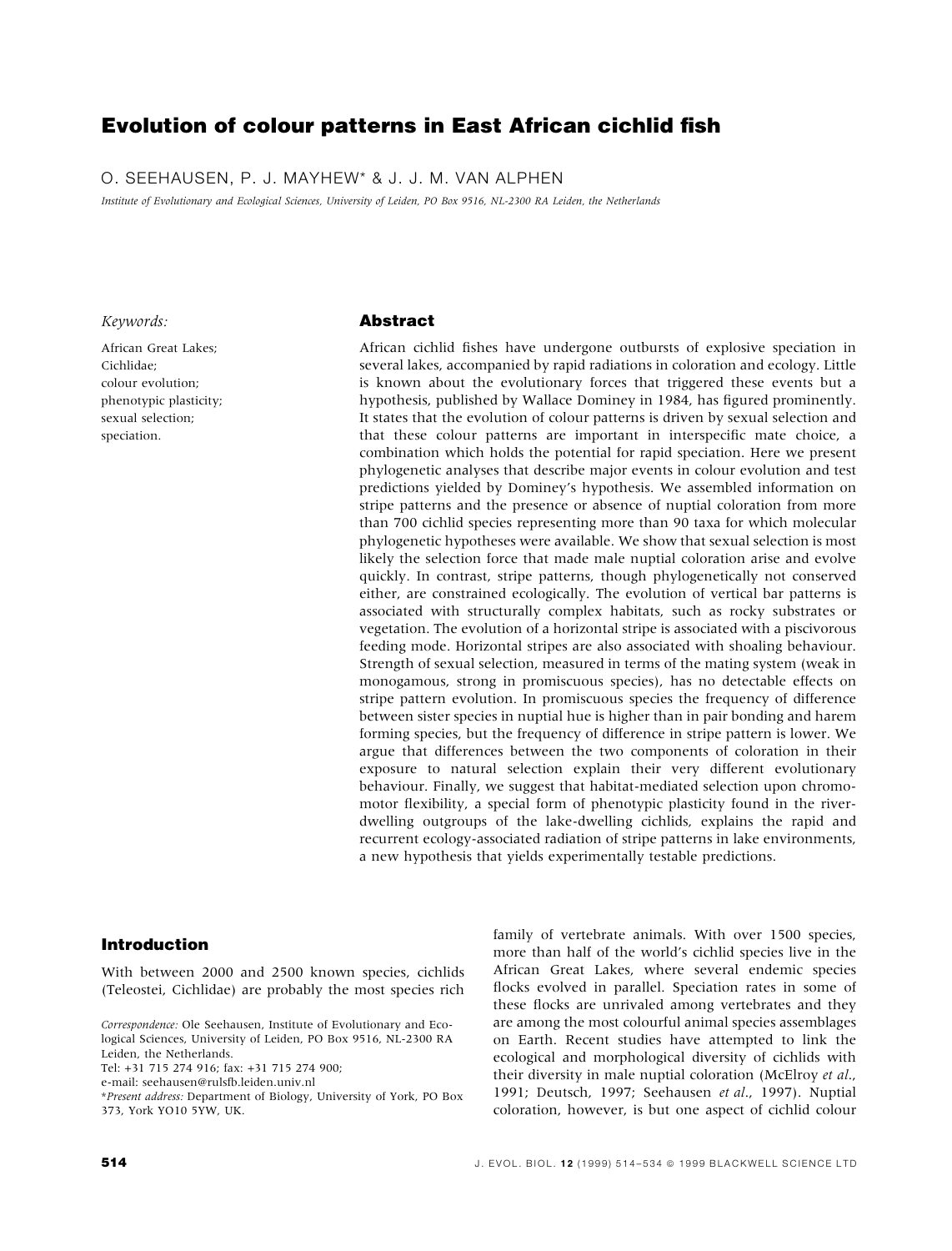diversity. We address here the evolution of the major colour traits in East African cichlids; the stripe patterns formed by melanophores, and the origin of nuptial coloration, formed by structural and carotenoid colours.

Coloration in fish has diverse functions and is often under strong natural selection (Endler, 1980, 1983, 1986). Fish have many visual predators (Endler, 1978, 1991; Milinski, 1993) and themselves prey upon visually well-equipped organisms such as arthropods and other fish (Guthrie & Muntz, 1993). Coloration in fish is often important in intraspecific communication (Guthrie  $\delta$ Muntz, 1993), can be under intraspecific sexual selection by female choice (Kodric-Brown, 1985; Houde & Endler, 1990; Milinski & Bakker, 1990), by male-male competition (Evans & Norris, 1996) and play a role in species recognition (Endler, 1983). In cichlid fish, coloration covers this entire spectrum of functions, is important in nonsexually motivated communication, such as parentoffspring communication (Voss, 1977), in intraspecific intra- and intersexual selection (Hert, 1989; Evans & Norris, 1996) and in species recognition (Voss, 1977; Holzberg, 1978; Seehausen & van Alphen, 1998). There is great interspecific variation in coloration. Many cichlid species in the African Great Lakes have so recently diverged that molecular and morphological techniques have great difficulty in differentiating between them while they differ very much in coloration (e.g. Konings, 1988, 1995; Seehausen, 1996). Deutsch (1997) suggested that variation in hue is larger within than between species complexes among Lake Malawi cichlids, where the opposite is true for ecology.

The diverse coloration of closely related cichlid species suggests weak phylogenetic constraints, which, in combination with its intraspecific communication functions, makes colour variation a potential source of speciation caused by nonadaptive processes, e.g. self-escalating selection (Fisher, 1930; Lande, 1981). This hypothesis was first explicitly formulated for cichlid fish by Dominey (1984). Cichlid colour patterns are formed by the interaction of chromatophores, which are organized into five major systems (Baerends & Baerends-van Roon, 1950). System I chromatophores are small, equally distributed melanophores that, when expanded, cover the brighter colours produced by deeper laying chromatophores. Systems II and III are composed of larger melanophores that are situated deeper and form vertical bars (II) and longitudinal bands (III). System IV has been described in only one species. Systems V and VI consist of guanocytes (V) and erythrophores and allophores (VI), building up various hues from blue to red.

Recent studies strongly suggest that sexual selection plays a dominant role in moulding male nuptial coloration in the most species-rich cichlid lineage, the haplochromines (Deutsch, 1997; Seehausen et al., 1997). These nuptial colours are formed by chromatophore systems V and VI. Less is known about the evolutionary forces that determine the evolution of the other

chromatophore systems. While systems V and VI are thought to be under hormonal control, the melanophores of systems II and III are under control of the central nervous system and can in different species be instantaneously expanded or contracted to varying degrees (Voss, 1977), suggesting that systems II/III and V/VI evolve under different kinds of selection regimes. Several ethological studies have been carried out on cichlid melanin stripes (Heiligenberg et al. 1972; Nelissen, 1975; Baerends, 1984; Baerends et al., 1986), but the only comparative study (Voss, 1977) pre-dates the development of molecular and modern phylogenetic techniques. In that study of African riverine cichlids, Voss (1977) aimed to identify the optical language cichlids employ by context-dependent display of different elements in their melanin patterns. He found that members of East African lineages possess much less language than West African cichlids because of reduced chromomotor flexibility. This is consistent with the experience of taxonomists that most endemic species of the East African Great Lakes are well characterized by distinct and taxon-specific melanin patterns (Barel et al., 1977; Eccles & Trewavas, 1989). At the same time, interspecific diversity in these patterns, which can consist of vertical, horizontal and cross-head stripe- and bar-like elements, is particularly large in Great Lake cichlids. As if superimposed on the other pigmentation, these patterns stand out like black script on coloured paper.

We wanted to identify the selective forces and constraints that explain the interspecific diversity of stripe patterns in East African lake cichlids, and whether they are similar to those which affect nuptial coloration, and have played a central role in the rapid diversification of lake cichlids (Deutsch, 1997; Seehausen et al., 1997; Galis & Metz, 1998). We assemble published information on phylogenetic relations and coloration. We reconstruct the evolution of melanic stripe patterns and the origin of male nuptial coloration using parsimony analysis (PA), test for associations between coloration elements, and for such between coloration and ecology/behaviour by phylogenetic regression (PR), and for associations between colour pattern evolution and speciation by sister species contrasts (SC). We use our data to test six predictions, yielded by Dominey's hypothesis that cichlid coloration is little constrained and evolves rapidly under sexual selection with speciation as a by-product (Dominey, 1984; McElroy et al., 1991; Deutsch, 1997; Seehausen et al., 1997).

1 If melanic stripe pattern is phylogenetically unconserved, changes should often occur at the tips of the phylogenetic tree.

2 If it is genetically/developmentally unconstrained, different stripes should evolve independently.

3 If it is ecologically unconstrained, stripes should evolve independently of ecology and behaviour.

4 If melanic stripe pattern, or some part of it, evolves primarily under sexual selection, the origin of such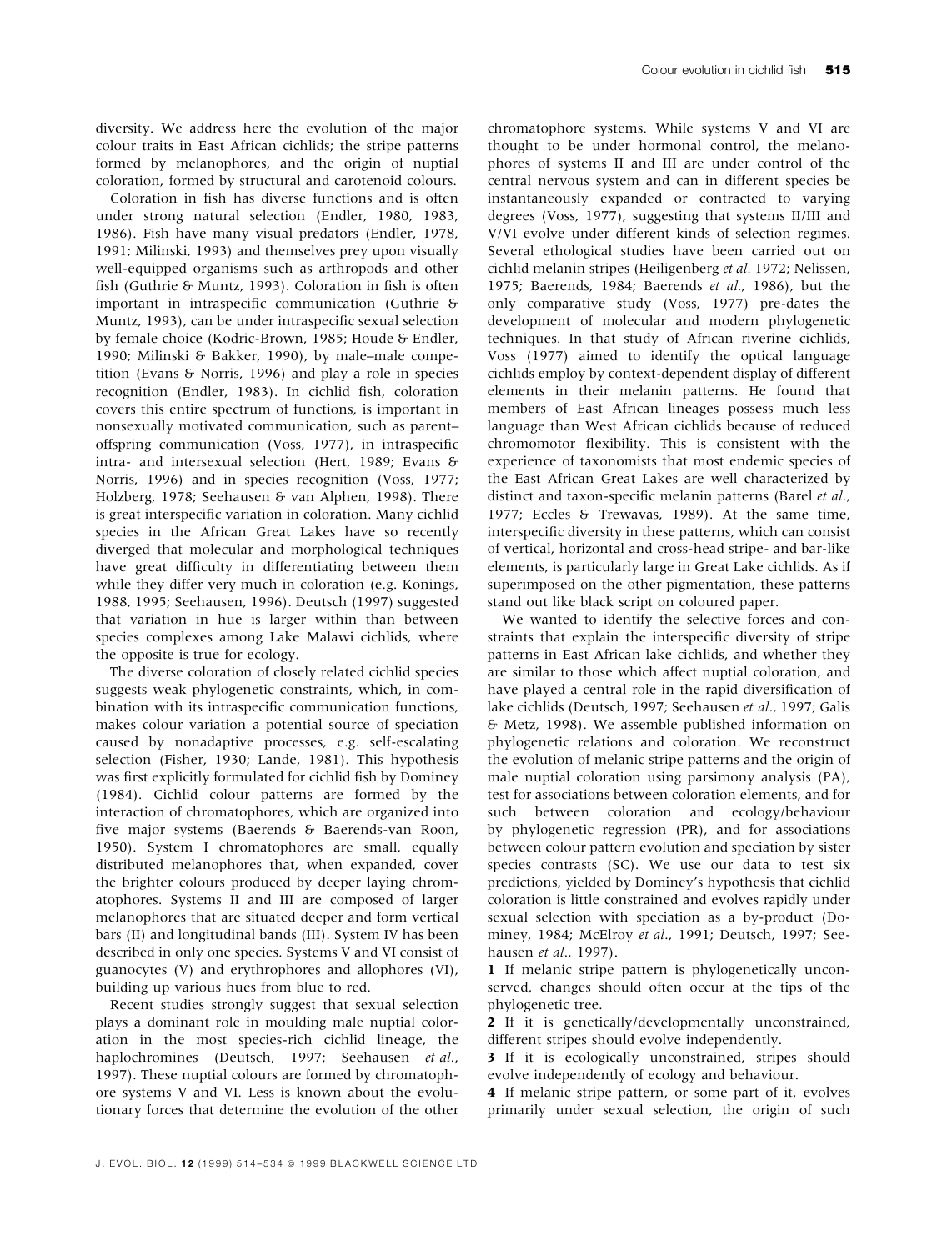stripes should be associated with the evolution of the mating system, or they should change faster in cichlids with mating systems that are conducive of sexual selection.

5 If nuptial coloration is primarily sexually selected as other studies make likely (Deutsch, 1997; Seehausen et al., 1997), it should arise in association with mating systems that are conducive of sexual selection pressures. 6 If diversifying sexual selection plays an important role in speciation, lineages under strong sexual selection should speciate more often. Consequently, sister species in such lineages should differ in sexually selected traits more often than sister species in other groups, but less often in traits, the evolutionary pace of which is unaffected by sexual selection.

# Materials and methods

# The phylogeny

To obtain working phylogenetic hypotheses, we constructed two supertrees from published molecular estimates of phylogenetic relationships amongst East African cichlids. Published estimates include one for the taxon Haplochromini (the cichlids of Lakes Malawi and Victoria, and those of East African rivers; Meyer et al., 1994), one covering all the other taxa (Nishida, 1997) and an alternative estimate for some of these other taxa and the basal branching order (Sturmbauer & Meyer, 1993; Meyer et al., 1994; Sturmbauer et al., 1994; subsequently referred to as the Meyer et al. -estimate). We combined the single estimate for the Haplochromini with the most detailed of the estimates available for the other taxa (Nishida, 1997), giving a strict supertree, sensu Sanderson et al. (1998), with consensus with the original trees (complete internal consensus).

To test for the effect of discrepancies between the estimates of Nishida and Meyer et al. we constructed another supertree that takes account of these discrepancies. We did this by using the basal branching sequence of the Meyer et al. estimate with their terminal resolution for those taxa that were covered, and terminal resolution of the Nishida estimate for taxa that were represented in the Meyer et al. estimate by a single taxon only. We carried out separate analyses on each of the two supertrees. This calls attention to the effects of discrepancies in estimates of phylogeny which would not be apparent when using a single strict consensus tree. Combining trees could be done by eye because they generally had only two taxa in common. The phylogenies are available on request from the corresponding author.

Meyer et al.'s (1994) phylogenetic estimate for the Haplochromini is based on the nucleotide sequence in 440 base pairs (bp) of the mitochondrial DNA (mtDNA) control region. Owing to their evolutionary youth, no internal molecular phylogenetic resolution is available for the Lake Victoria species flock, and only a little for the

Lake Malawi species flock. Nishida's (1997) estimate for the other taxa is a neighbour-joining tree derived from Rogers' genetic distances on the basis of data from 21 allozyme loci for 70 species of Lake Tanganyika cichlids. It includes all tribes, five of which were resolved to species level. Nishida's tree agrees well with a DNA-based tree of Hasegawa & Kishino (1996) - a maximum likelihood tree based on the complete nucleotide sequence (1047 bp) of the NADH dehydrogenase subunit 2 gene obtained by Kocher *et al.* (1995)  $-$  but gives finer taxonomical resolution. The alternative estimates of Sturmbauer & Meyer (1993) and Sturmbauer et al. (1994) are consensus trees of parsimony and neighbour-joining analyses based on the nucleotide sequence in two segments (cytochrome b and control region) of the mitochondrial genome of 44 species. All tribes of Lake Tanganyika cichlids were included in their study; two were resolved to species level.

# The colour data

Barel et al. (1977) provide an overview of common elements in the melanin patterns of East African cichlids. We studied all head markings and three common flank markings: vertical bars, and midlateral and dorsolateral stripe (Fig. 1). Other elements of flank markings, such as blotches, are autapomorphies of only a few groups and we did not consider them. Using the definitions and terminology of Barel et al. (1977), we collected information on melanin patterns of the taxa in the phylogeny from the following publications: Voss (1977; Oreochromis, Astatotilapia burtoni), Greenwood (1981a; Lake Victoria taxa), Ribbink et al. (1983; Lake Malawi taxa), Staeck (1985; Lake Tanganyika taxa), Herrmann (1987; Lake Tanganyika taxa), Konings (1988; Lake Tanganyika taxa 1995; Lake Malawi taxa), Eccles & Trewavas (1989; Lake Malawi taxa), Stiassny (1989; Tylochromis), Axelrodt (1993; Oreochromis, riverine Lamprologus), Skelton (1993; Serranochromis), Snoeks (1994; Lake Kivu taxa), Turner (1996; Lake Malawi taxa), Seehausen (1996; Astatoreochromis, Astatotilapia bloyeti, Lake Victoria taxa). All individuals of the respective taxa depicted in these monographs were scored. Where information on character states were ambiguous, the data set was further complemented by information from other publications (Fig. 2, Appendix 1). Information on flank coloration was available for all 107 taxa represented in the phylogeny. Additionally, we collected melanin pattern information for the major West and North African cichlid lineages (Tilapiines, Chromidotilapiines, Tylochromines), neotropical cichlids, Indian/Malagasy cichlids (Etroplines, Ptychochromines) and wrasses (Labridae), the marine outgroup to the family cichlidae. The literature sources that we used are identified in the captions to Fig. 3 and listed in Appendix 1.

Generally, scores are based on photographs of living fish, mostly photographed in their natural habitat. Only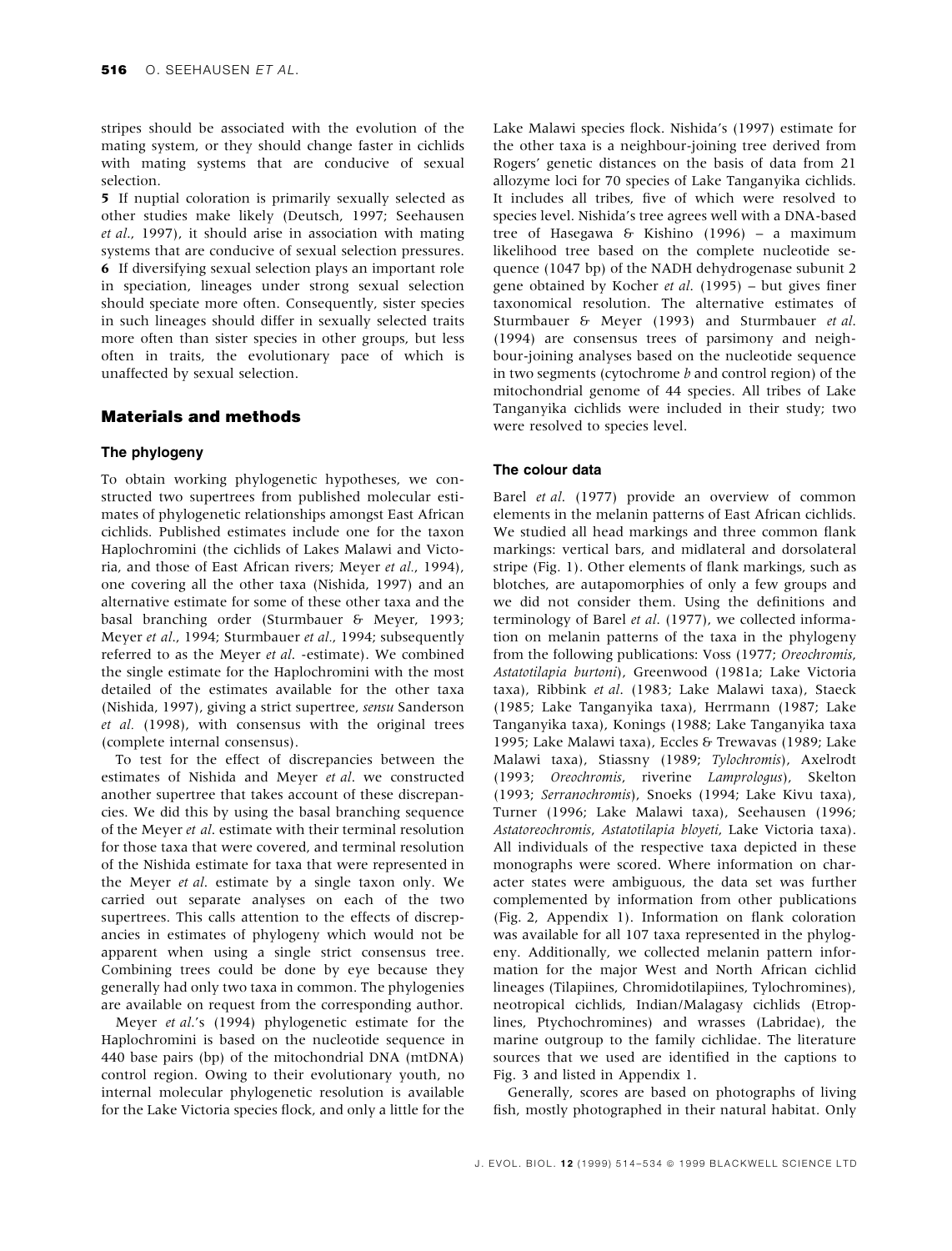



in exceptional cases where photographs were not available, drawings, supported by taxonomical descriptions, were used (indicated by an asterisk in Fig. 2). Because head markings can be indistinct on photographs, taxa were scored as having a head marking if it was visible on at least one photograph. Drawings were used to positively identify head markings only because some taxonomists or artists did not consider these markings on their drawings. Variation in the presence of flank markings was scored as polymorphism. We scored a maximum of two fishes from photographs that show larger groups of fish to avoid bias by photographs showing a shoal of fish

from the same spot in the same situation. We used the same publications to determine whether a taxon was sexually mono- or dimorphic (male nuptial coloration) for nonmelanic coloration. We excluded pictures of fishes in fright coloration and entirely melanic and xanthoristic (so called orange-blotched) fish because neither nuptial coloration nor melanic stripes are expressed in such individuals. Sample sizes are indicated behind each taxon in Fig. 2. Sample sizes per terminal taxon varied between 1 (4 taxa) and 563 individuals scored, with a median of 4 and an interquartile range from 3 to 7. The very large sample sizes were those for polytypic terminal taxa of the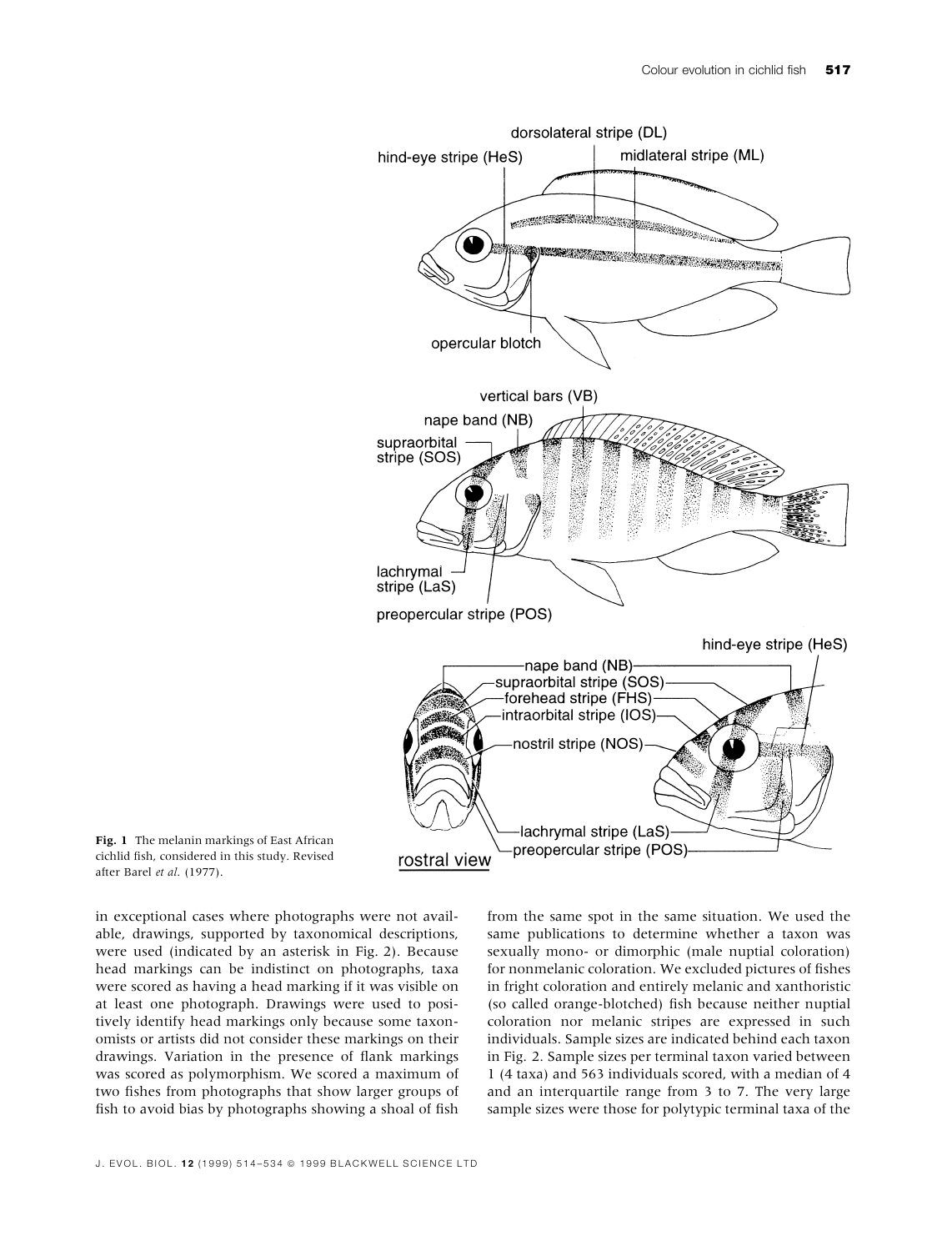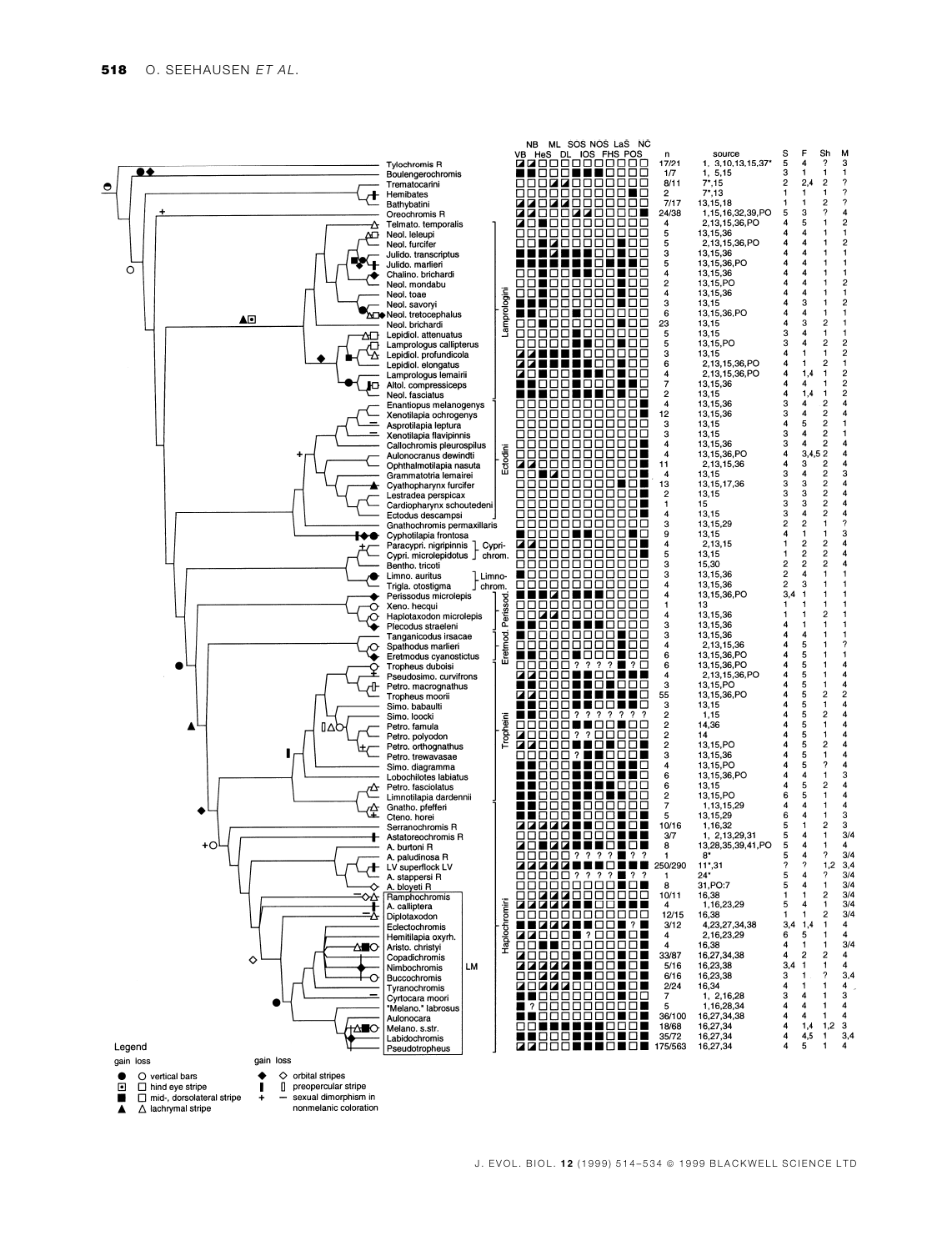Fig. 2 The reconstructed history of the melanic stripe patterns (vertical bars, longitudinal stripes, orbital stripes, lachrymal stripe, preopercular stripe) and the origin of male nuptial coloration in the East African cichlid radiation. Strict supertree with character states unordered, and polymorphisms in polytypic terminal taxa resolved by 75% majority rule. Presence (black) and absence (white) of individual colour characters are indicated in boxes behind each taxon (half black = polymorphic, ? = unknown).  $n =$  sample size (species examined/individuals examined in case of polytypic taxa). Source refers to numbers in Appendix A (\* based on drawings), PO = additional personal observations in the natural environment (photographs in the collection of the authors), not included in sample size except in A. bloyeti where seven specimens have been inspected. The symbol for the hind eye stripe refers to the condition without mid- and dorsolateral stripes. Character states in ecology and behaviour are given numerals. S substrate: 1 pelagial, 2 mud bottom, 3 sand bottom, 4 rocks, 5 rivers, 6 vegetation zones; F food: 1 fish, 2 zooplankton, 3 detritus/phytoplankton, 4 macroinvertebrates, 5 epilithic/epiphytic algae; Sh shoaling: 1 not shoaling, 2 shoaling; M mating system: 1 monogamy, 2 harem polygyny, 3 scramble polygyny, 4 promiscuity, 3/4 either 3 or 4. Abbr. R river-dwelling, LM endemic to Lake Malawi, LV endemic to Lake Victoria (all others are endemic to Lake Tanganyika). Genus names: Neol. = Neolamprologus, Lepidiol. = Lepidiolamprologus, Altol. = Altolamprologus, A. = Astatotilapia. To all other abbreviations of genus names should be added chromis (Telmato. = Telmatochromis, etc.). Other abbreviations as in Tables 1 and 2.

Fig. 3 The origin of major melanic stripes and melanophore chromotor flexibility mapped on a consensus tree of the family cichlidae. Tree based on Oliver (1984), Stiassny (1991), Lippitsch (1995), Sueltmann et al. (1995), Zardoya et al. (1996) and Streelman & Karl (1997). Numerals at nodes indicate the number of studies that found a node and that of all studies that considered the lineages involved. Numerals on the character bars: 1 irregular lateral blotches, 2 vertical bars, 3 midlateral stripe, 4 interorbital stripe.  $-$ ,  $+$ ,  $++$  little, large, very large interspecific diversity in melanin pattern. All lineages downstream of a character bar contain taxa with that character, but not exclusively. Character 4 is restricted among neotropical cichlids to a few lineages but is found in all African lineages downstream of the bar. Ptychochromines are a Malagasy clade, Etroplines are an Indian/Malagasy clade, Labridae (wrasses) are the marine outgroup to the cichlids. Sample sizes (specimens/ species) and data sources are as follows: Labridae 75/61 (sources 6, 40); Ptychochromines 34/12 (1, 4, 19, 20, 22, 25, 29); Etroplines 29/ 10 (1, 2, 4, 12, 19, 20, 22, 25, 28); Neotropicals 455/288 (1); Tylochromines 24/18 (1, 10, 37); Chromidotilapiines 84/25 (1); Tilapiines 88/61 (1); Boulengerochromis 7/1 (1, 5, 15); other East Africans as in Fig. 2.

 $\blacktriangleleft$ 



Lake Malawi and Victoria flocks. Sample sizes on the major part of the tree (the Lake Tanganyika endemics) range from 1 to 55 with a median of 4 and an interquartile range from 2.5 to 5.5. Photographs of 1764 specimens were inspected for the East African phylogeny. Photographs of 697 specimens of other cichlid clades from all across the phylogeny were inspected, and drawings and photographs of 75 specimens of wrasses (Labridae).

#### Ecological and behaviour data

We collected data on habitat and diet, and on social and mating system. These were the only ecological and behaviour variables available for a substantial proportion of the taxa considered. We differentiate between six habitat types (rivers, rocky lake regions, macrophyte-rich lake regions, sandy lake regions, muddy lake regions and the pelagic zone of lakes) and five diet categories (epiphytic/epilithic algae, macroinvertebrates, phytoplankton/detritus, zooplankton, and fish). Diet categories were chosen such as to represent the major feeding modes that occur among cichlids: benthic feeding on attached nonmovable prey (scraping, pulling), benthic feeding on movable prey (picking, pulling), pelagic and benthic feeding on loose nonmovable prey (sucking), pelagic feeding on small weakly movable prey (sucking), and hunting of evasive prey (Liem, 1980; Yamaoka, 1991).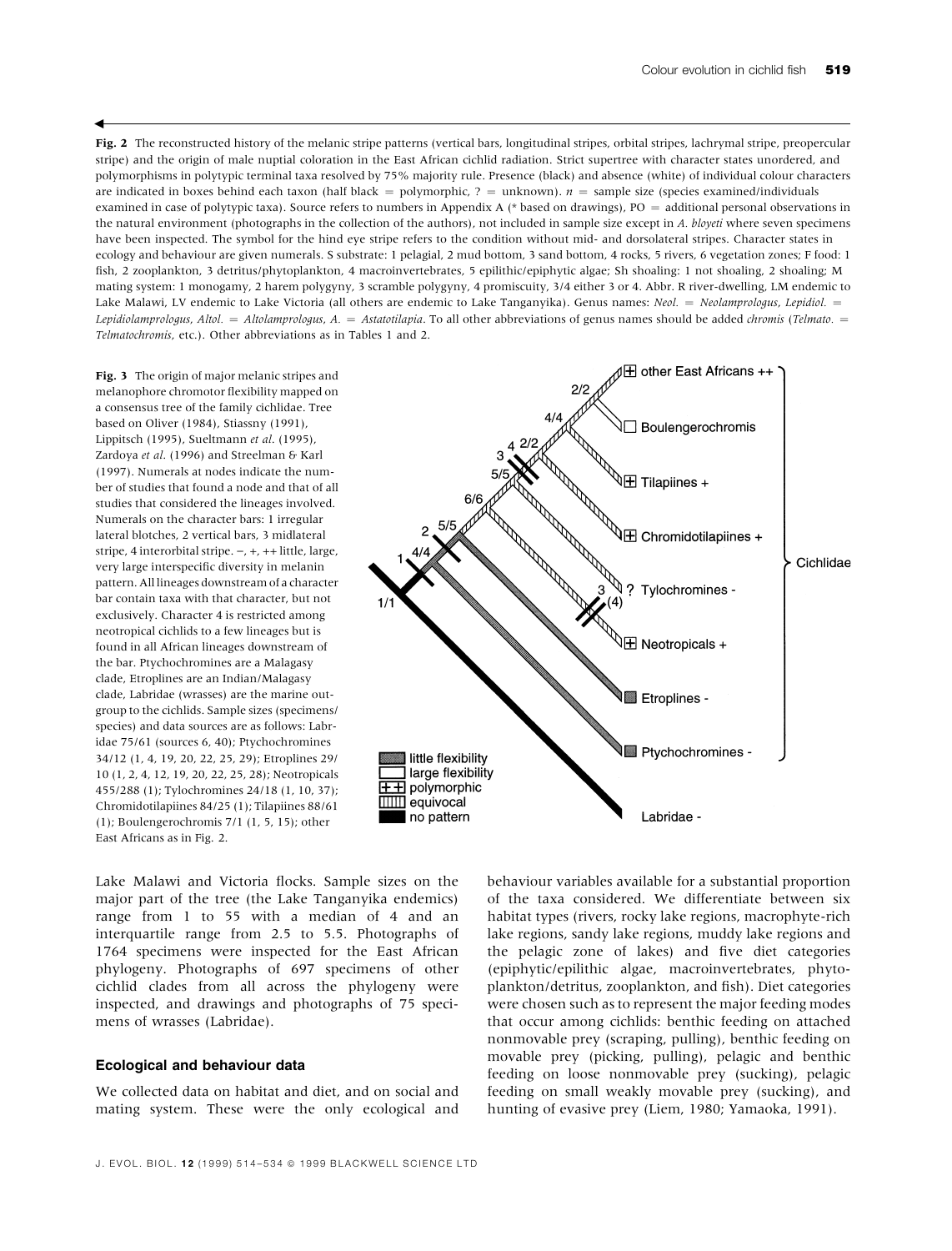We classified taxa as shoaling or not shoaling. Finally we differentiate between four mating systems (Kuwamura, 1997) that we use as measures of the potential strength of sexual selection by female choice. The latter is minimum in monogamy because the durable pairbond constrains the number of females that can mate with more attractive males. In harem polygyny, these constraints are somewhat relaxed because more attractive males can be mated by several females, the size of the harem being constrained by the males' ability to monopolize it. Temporal constraints on multiple matings of more attractive males are further relaxed in scramble polygyny (NT-polygyny in Kuwamura, 1997). There is no bond between the sexes before or after spawning, and males do not defend territories but follow females and may monopolize them by keeping other males out of reach. The number of females an attractive male can mate with is hardly limited temporally. Finally, in promiscuity, where males lek or otherwise defend territories that are visited by females, the potential strength of sexual selection is at a maximum (West-Eberhard, 1983; Dominey, 1984). Not only is the number of females that can mate with a more attractive male unlimited, but females sample several males before choosing one, and may have their clutches fertilized by more than one male (Kellogg et al., 1995).

Data on ecology and social behaviour are from: Ribbink et al. (1983; Lake Malawi taxa), Konings (1988; Lake Tanganyika taxa, 1995; Lake Malawi taxa), Axelrodt (1993; Oreochromis, Tylochromis, riverine Lamprologus), Skelton (1993; Serranochromis), Spreinat (1995; Lake Malawi taxa), Turner (1996; Lake Malawi taxa), Seehausen (1996; Astatoreochromis, Astatotilapia bloyeti, Lake Victoria taxa), Hori (1997) andYamaoka (1997) (both Lake Tanganyika taxa). Data on mating system are from Kuwamura (1997; Lake Tanganyika taxa), Herrmann (1987; Eretmodus cyanostictus), Skelton (1993; Serranochromis), Konings (1995; Lake Malawi taxa) and our own observations (Astatoreochromis, Astatotilapia bloyeti, Lake Victoria taxa).

# Tests for correlated evolution by phylogenetic regression

We tested whether each melanin marking was correlated with the evolution of others, with ecological or with behaviour characteristics using the phylogenetic regression (PR) (Grafen, 1989). PR partitions the variance in terminal taxon characters into linear contrasts between sister taxa either side of each node on the tree. The contrasts are phylogenetically independent and are analysed using standard linear modelling techniques except that regression equations are always forced through the origin (Felsenstein, 1985; Burt, 1989; Harvey & Pagel, 1991; Garland et al., 1992). Prior to calculating the contrasts, PR calculates appropriate branch lengths for a given tree topology using a maximum likelihood proce-

dure (Grafen, 1989). The result is a parameter, Rho, whose value is >1 when branch lengths are longest at the base of the tree, and <1 when branch lengths are greatest at the tips of the tree. The value of Rho may give an indication of where character changes are most likely to have occurred on the tree.

We coded melanin stripes and male nuptial coloration categorically as present (1) or absent (0) in a taxon and investigated their association with other stripes, nuptial coloration, ecological and behaviour variables coded as factors. Polymorphisms in the presence/absence of melanin markings were coded as present, except in the huge and diverse terminal taxon 'Lake Victoria superflock' and in the also very large taxa Tylochromis and Oreochromis that are distributed with many species across a wide range of ecological conditions. Polymorphisms in these taxa were coded as unknown. Polymorphisms in ecology were coded as unknown, except in polytypic terminal taxa that were given one state for habitat or diet if it occurred in 75% or more of the species. We did not resolve polymorphisms in shoaling behaviour but coded them as unknown because available data were not detailed enough. The only polymorphisms in the mating system were polytypic terminal taxa with scramble polygyny and promiscuity. Because available data on these and on other polygamous haplochromine taxa were not detailed enough, we lumped the two forms of polygamy under the term promiscuity.

Current comparative tests for investigating the evolution of categorical variables suffer from a number of problems and inadequacies (Ridley & Grafen, 1996), and PR is used here as one of the better performing, if imperfect, available applications (Grafen & Ridley, 1996). It should be noted that, because the phylogenetic data make it impossible to conduct this analysis entirely at the species level, some radiations are assigned a single terminal state and hence some of the variation between closely related species is not considered. When more phylogenetic data become available, it will be interesting to re-examine the results of our analysis.

# Reconstruction of ancestral states by parsimony

We used MacClade 3.04 (Maddison & Maddison, 1992) to reconstruct the most parsimonious character states of tree nodes. Before coding characters, we studied their distribution. If one stripe was always associated with another stripe, we coded them as different states of one character. We first applied Fitch parsimony (Fitch, 1971; Hartigan, 1973), assuming an unordered transformation type. Second, we applied Wagner parsimony (Farris, 1970; Swofford & Maddison, 1987), assuming an ordered transformation type for multiple characters. In both cases the parsimony algorithms consider three sources of information that converge at a node and indicate its state (Swofford & Maddison, 1987): those from the right and left descendants of a node, and that from the part of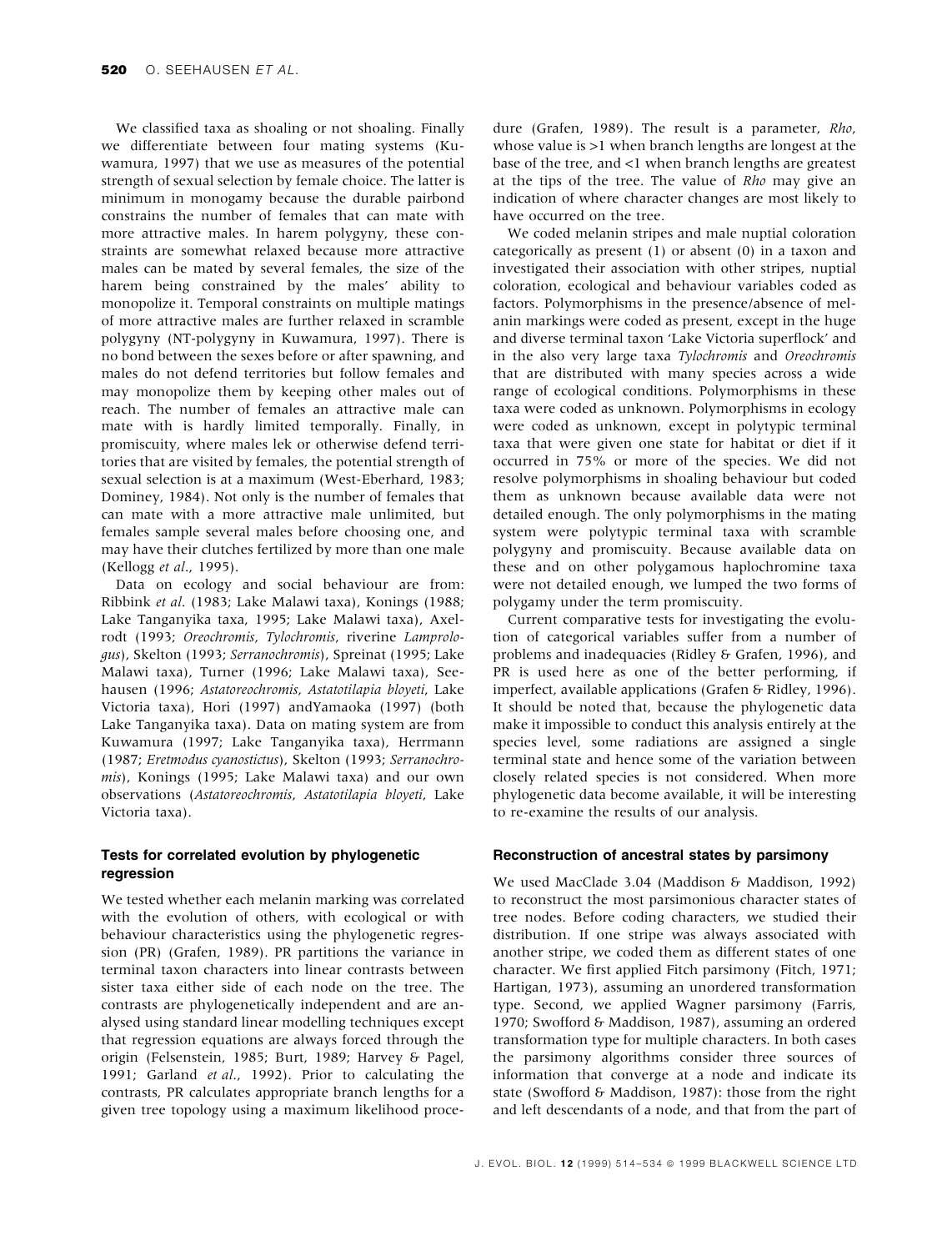the tree below the node. For unordered character states, the algorithm chooses those states occurring in the greatest number of the three sets of most parsimonious solutions for a node. For ordered character states, the algorithm takes into account the number of steps needed for each state transformation across the node. In the case of binary characters, polymorphic states are treated just like unknown states.

Where branches in the available phylogeny terminated on a single representative of a polytypic genus (several Lake Malawi genera, Serranochromis, Astatoreochromis, and branches deep in the phylogeny), all character states were considered that were found in that genus. Hence, such polytypic terminal taxa were treated as polymorphic. Terminal polymorphism is equivalent to character polytomy. To resolve these polytomies we used two options: since the internal phylogeny of the polytomies was unknown, we first considered variation within the taxon as represented by a soft polytomy. Character states are then equally important, independent of their frequency of occurrence. Secondly, we applied a 75% majority rule, giving the polytypic taxon the character state that was represented by at least 75% of its constituent taxa. In determining the 75% majority character state, established taxonomical species complexes (Ribbink et al., 1983; Konings, 1995) within the taxon were treated as only one independent data point (Deutsch, 1997), the state of which was again determined by 75% majority. We preferred 75% majority over a hard polytomy option to reduce the impact of chance bias in large terminal taxa of which generally not all species were known.

For each tree MacClade calculates a consistency index and a retention index. The consistency index (Kluge & Farris, 1969; Farris, 1989) measures how much the most parsimonious number of steps is greater than the minimum conceivable number on any tree with the same data set for extant taxa (as a proportion where  $0 = infinitely$ more,  $1 = \text{minimum}$ . The CI is therefore a measure of homoplasy in the reconstructed history of character evolution, ranging from entirely homoplastic (0) to no homoplasy (1). The retention index (Archie, 1989a,b; Farris, 1989) measures whether the observed number of steps reconstructed on the tree in question is closer to the minimum or maximum possible (as a proportion where  $0 =$  maximum,  $1 =$  minimum). The RI is therefore a measure of how readily characters reverse their states. We did two separate analyses: one on the strict supertree, and one on the alternative supertree with the basal branching order and the resolution of the tribes Lamprologini and Ectodini based on the Meyer et al. estimate.

#### Sister species contrasts

We performed comparisons between pairs of sisterspecies at the tips of the phylogeny. Such taxa share very recent common ancestors and, hence, reveal much about current evolutionary processes, associated with

speciation, whilst interpretation of the data is not hampered by uncertainties about character states deeper in the evolutionary tree. To compare the frequency of speciation-associated changes in melanic stripes, nonmelanic coloration (hue) and ecology, we counted cases of stasis and change in all traits across sister species and compared the stasis/change ratios obtained for different traits by means of two by two contingency tables.

All sister species pairs were from Lake Tanganyika. The Lake Malawi and Victoria radiations have occurred so recently that incomplete mitochondrial DNA lineage sorting among the species limits applicability of mtDNA sequencing to species-level phylogenetic reconstruction (Moran & Kornfield, 1993). All species in Lakes Malawi and Victoria are promiscuous female mouthbrooders and the vast majority possess male nuptial coloration (Fryer & Iles, 1972; Greenwood, 1981; Konings, 1995; Seehausen, 1996). In contrast, clades in Lake Tanganyika are diverse in mating systems and, hence, in their exposure to sexual selection by mate choice.

To test whether, and in which characters, the rate of evolutionary change might be affected by the strength of sexual selection, we compared sister species stasis/change ratios in weakly sexually selected (pair bonding and harem forming) species with those in strongly sexually selected (promiscuous) species. After having identified traits that evolve faster in promiscuous than in pair bonding/harem-forming systems, we tested the related prediction that, within the promiscuous species, these traits change faster than other traits but within the pair bonding/harem-forming species do not change faster than other traits. We did all tests with the lamprologine and ectodine sister species pairs of the Meyer et al. estimate (Sturmbauer & Meyer, 1993; Sturmbauer et al., 1994) and those of the Nishida-estimate (Nishida, 1997) separately. The latter tests do not dispense with the possibility that properties of clades other than mating system could control colour change, and were performed because current phylogenetic information makes it impossible to map species richness, speciation rates or rates of colour change onto clades (see Purvis, 1996).

# Results

# Phylogenetic regression

#### Associations between melanin markings

Regression coefficients ranged from  $-0.16$  to  $+0.83$ (Table 1). Among  $110$  possible associations were five that were significantly positive on only one of the two trees and 17 that were significantly positive on both trees. The strongest associations were found between the dorsolateral and the midlateral stripe, the nape band and vertical bars, the supraorbital and the interorbital stripe, the midlateral and the hind-eye stripe, and the nostril and the interorbital stripe.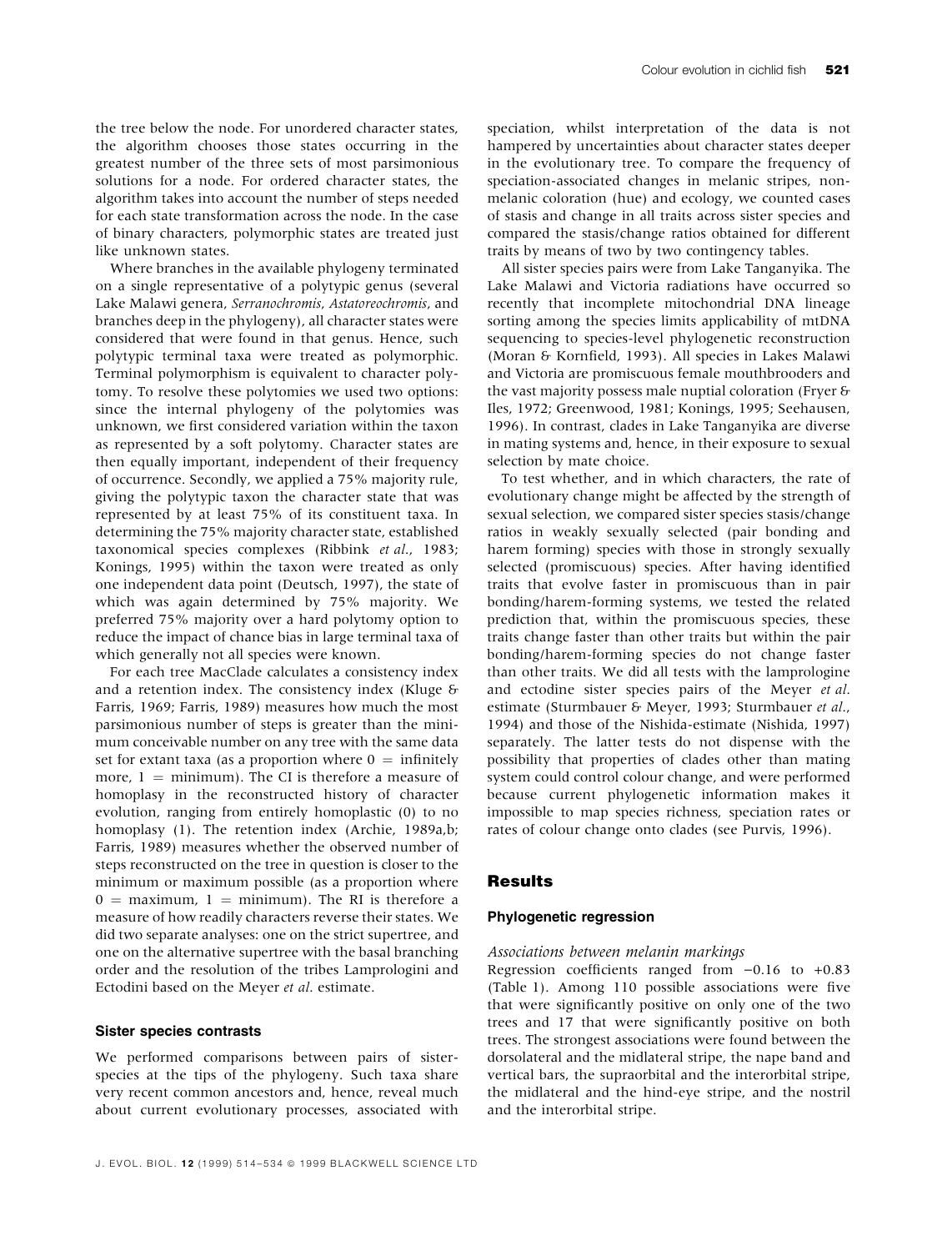| <b>Table 1</b> Phylogenetic associations among melanin stripes, and between stripes and male nuptial coloration. Association coefficients are based |
|-----------------------------------------------------------------------------------------------------------------------------------------------------|
| on the strict supertree shown in Fig. 2. Associations based on the alternative supertree, with the Meyer et al.-estimate, were in most cases        |
| similar. Bold printed associations were significant on both supertrees; associations followed by an asterisk were significant only on the supertree |
| with the Meyer et al.-estimate. VB vertical bars, NB nape band, SOS supraorbital stripe, IOS interorbital stripe, NOS nostril stripe, FHS forehead  |
| stripe, POS preopercular stripe, LaS lachrymal stripe, ML midlateral stripe, DL dorsolateral stripe, HeS hind-eye stripe, NC male nuptial           |
| coloration, V vertical elements, L longitudinal elements, C cross-head stripe. Significance level is $P < 0.05$ after correction by sequential      |
| Bonferroni method (Rice, 1989).                                                                                                                     |

| Indep.           | VB      | <b>NB</b> | SOS  | <b>IOS</b> | <b>NOS</b> | <b>FHS</b> | POS     | LaS     | ML      | DL      | HeS     | <b>NC</b> |
|------------------|---------|-----------|------|------------|------------|------------|---------|---------|---------|---------|---------|-----------|
|                  | V       | V         | V    | С          | C          | C          | V       | V       |         | L       | L       |           |
| Dep.             |         |           |      |            |            |            |         |         |         |         |         |           |
| VB V             |         | 0.75      | 0.55 | 0.41       | 0.31       | 0.38       | 0.26    | 0.17    | 0.02    | 0.30    | 0.05    | $-0.06$   |
| NB V             | 0.72    |           | 0.57 | $0.40*$    | 0.23       | 0.45       | 0.29    | 0.12    | $-0.09$ | 0.11    | $-0.15$ | 0.09      |
| SOS V            | 0.38    | 0.41      |      | 0.65       | 0.46       | 0.18       | 0.30    | 0.12    | 0.02    | 0.21    | 0.01    | 0.09      |
| IOS C            | $0.30*$ | $0.30*$   | 0.74 |            | 0.60       | 0.38       | 0.18    | 0.19    | 0.00    | 0.14    | 0.24    | 0.02      |
| NOS C            | 0.18    | 0.15      | 0.35 | 0.44       |            | 0.53       | 0.09    | $-0.08$ | 0.06    | 0.08    | 0.21    | 0.07      |
| FHS C            | 0.09    | 0.12      | 0.09 | 0.13       | 0.22       |            | 0.04    | $-0.03$ | 0.04    | 0.05    | 0.00    | $-0.07$   |
| POS V            | 0.11    | 0.15      | 0.23 | 0.15       | 0.02       | 0.11       |         | 0.25    | $-0.02$ | 0.00    | $-0.05$ | $-0.04$   |
| LaS <sub>V</sub> | 0.12    | 0.09      | 0.18 | 0.20       | $-0.16$    | $-0.11$    | 0.41    |         | $-0.06$ | 0.01    | 0.10    | 0.17      |
| ML L             | 0.02    | $-0.07$   | 0.02 | 0.01       | 0.08       | 0.09       | $-0.03$ | $-0.04$ |         | 0.83    | 0.61    | 0.08      |
| DL L             | 0.17    | 0.06      | 0.14 | 0.09       | 0.09       | 0.11       | 0.08    | 0.06    | 0.61    |         | $0.34*$ | 0.05      |
| HeS L            | 0.04    | $-0.10$   | 0.01 | 0.17       | 0.24       | 0.01       | $-0.06$ | 0.09    | 0.63    | $0.43*$ |         | 0.07      |
| NC.              | $-0.02$ | 0.07      | 0.07 | 0.00       | $-0.02$    | $-0.15$    | 0.01    | 0.11    | 0.05    | 0.04    | 0.05    |           |

If stripes are assigned, according to their orientation relative to the fish body axis, to three groups: longitudinal (L), vertical (V) and cross (C) stripes (Fig. 1), it becomes apparent that associations between different longitudinal stripes and between different vertical stripes are more common than associations between stripes of different orientation (Table 1). The two ventrally positioned vertical stripes (POS, LaS) behave independently of the dorsally positioned vertical stripes (VB, NB, SOS). Cross stripes are associated with vertical, or with other cross stripes. This result makes possible the existence of genetical/developmental constraints on certain stripe combinations but demonstrates considerable degrees of freedom in melanin pattern evolution. It is therefore consistent with the hypothesis of weakly constrained colour evolution.

#### Ecological and behaviour correlates of colour evolution

Phylogenetic regressions demonstrate several ecological and behaviour constraints on melanin pattern (Table 2). The evolution of vertical bars and supraorbital stripes is associated with habitat affiliation. Presence or absence coincide with switches between structured littoral habitats (rocky and vegetated lake shores, rivers) and unstructured habitats, though the significance of these results is somewhat sensitive to tree topology (Table 2b).

The evolution of the midlateral stripe is associated with feeding mode. Presence or absence correlate positively with presence or absence of piscivory (Table 2b). Shoaling has positive effects on the evolution of the two large longitudinal stripes and, albeit with a shallower slope, on the evolution of the forehead stripe (Table 2a). Controlling for the effects of shoaling, feeding mode retains its significant effect on midlateral stripe. Significance of the

association even increases (Table 2b). In contrast, the effects of shoaling on the midlateral stripe are no longer significant if those of feeding mode are controlled for (Table 2a). None of the melanin stripes is associated with the strength of sexual selection as measured by mating system. These results on melanin pattern are at odds with the hypothesis of weakly constrained and nonadaptive evolution of coloration.

On the other hand, the origin of male nuptial coloration is associated with mating system evolution, consistent with the hypothesis of evolution under sexual selection (Table 2a,b). Presence or absence correlate with transitions from monogamy/harem polygyny to promiscuity and the reverse. The origin of nuptial coloration is associated also with habitat use. Presence or absence coincide with switches between littoral hard bottom and offshore soft bottom habitats, though the significance of this result is somewhat sensitive to tree topology (Table 2a,b).

We could not calculate associations between mating system and ecology or between ecological variables because available phylogenetic comparative methods do not allow the calculation of associations between two categorical variables with multiple states. However, the evolution of shoaling behaviour (a binary character) is significantly associated with feeding mode, shoaling evolved most often in association with planktivory and least often in association with benthic feeding (Table 2a,b).

# Rho

The values of Rho yielded by phylogenetic regressions are low (Table 3a) and suggest that transitions in coloration have often occurred between closely related species.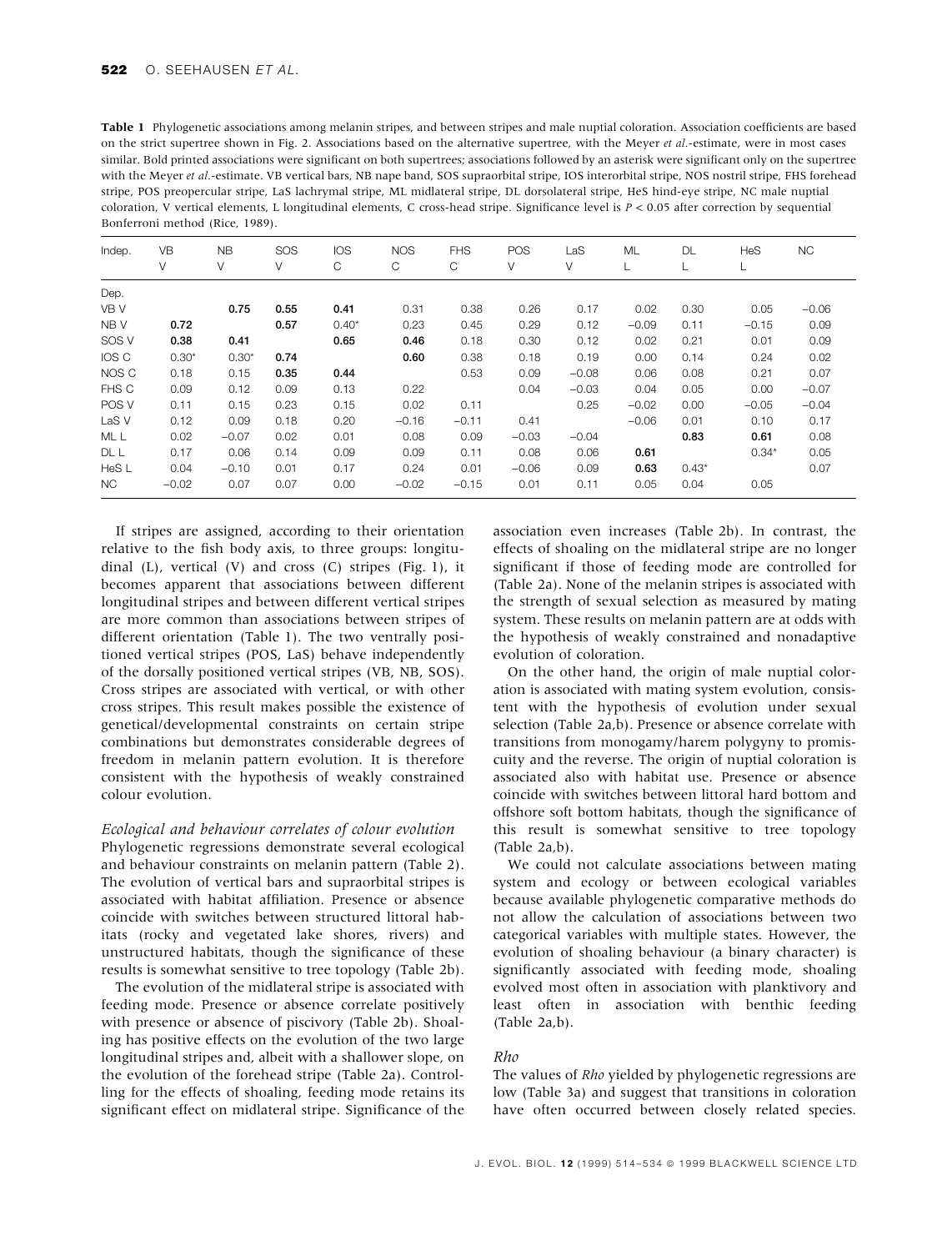| B: coefficients of significant associations (based on st:                                             |              |                          |     |                              |                                    | rict supertree in top row, on alternative supertree in bottom row); pelagial, fish, and monogamy are used as the standard against which<br>A: all associations; where the strict supertree and the alternative supertree yielded different results, both are given separated by "/" (strict/alternative).<br>Table 2 Phylogenetic associations between coloration and ecology and behaviour                                                                                                                                                                                     |                   |                 |                 |         |                |         |        |      |                    |                  |
|-------------------------------------------------------------------------------------------------------|--------------|--------------------------|-----|------------------------------|------------------------------------|---------------------------------------------------------------------------------------------------------------------------------------------------------------------------------------------------------------------------------------------------------------------------------------------------------------------------------------------------------------------------------------------------------------------------------------------------------------------------------------------------------------------------------------------------------------------------------|-------------------|-----------------|-----------------|---------|----------------|---------|--------|------|--------------------|------------------|
| midlat. str.(sh) effects of shoaling on midlateral stripe<br>others are compared.<br>C as in table 1. |              |                          |     |                              |                                    | are controlled for, dorsolat. str. <sub>(fp</sub> effects of food on dorsolateral stripe are controlled for, ns not significant, * significant: P < 0.05. V, L,<br>Abbr.: Sub. substrate, Feed. feeding mode, Sh shoaling, F <sub>(sh)</sub> feeding mode, controlling for shoaling behaviour, Sh <sub>(e)</sub> shoaling behaviour, controlling for feeding mode, pela, pelagial, veget.<br>vegetation zones, zoo. zooplankton, phy. phytoplankton/detritus, mac. macroinvertebrates, epi. epilithic/epiphythic algae, mon. monogamy, poly. harem polygyny, prom. promiscuity, |                   |                 |                 |         |                |         |        |      |                    |                  |
| A indep.:                                                                                             | Sub.         | Feed.                    | र्क | $\mathsf{F}_{\mathsf{(Sh)}}$ | $\operatorname{Sh}_{(\mathsf{F})}$ | Mating system                                                                                                                                                                                                                                                                                                                                                                                                                                                                                                                                                                   | $\infty$          | pela.           | rivers          | mud     | sand           | rook    | veget. | Щ    | $\frac{1}{\sigma}$ | $\sigma$         |
| dep.:                                                                                                 |              |                          |     |                              |                                    |                                                                                                                                                                                                                                                                                                                                                                                                                                                                                                                                                                                 | vertical bars     |                 | 0.26            | $-0.07$ | $\overline{C}$ | 0.52    | 0.73   | 2.43 | 5,49               | 0.05             |
| vertical bars                                                                                         | $z/\sqrt{3}$ | ۴.                       | ٤.  |                              |                                    | ۴,                                                                                                                                                                                                                                                                                                                                                                                                                                                                                                                                                                              |                   | $\circ$ $\circ$ | 0.22            | 0.12    | 0.05           | 0.35    | 0.72   | 2.11 | 5,50               | $-0.1$           |
| nape band                                                                                             | <u>re</u>    | β°                       | es  |                              |                                    | es                                                                                                                                                                                                                                                                                                                                                                                                                                                                                                                                                                              | supraorbit. str   | $\circ$         | 0.77            | 0.11    | 0.66           | 0.67    | 0.85   | 2.35 | 5,27               | $\overline{0}$ . |
| supraorbital str.                                                                                     | ns/*         | ΓS                       | es  |                              |                                    | es                                                                                                                                                                                                                                                                                                                                                                                                                                                                                                                                                                              |                   | $\circ$         | 0.55            | 0.12    | 0.52           | 0.68    | 0.84   | 2.97 | 5,26               | &0.05            |
| lachrymal str.                                                                                        | S)           | 2C                       | es  |                              |                                    | ΓS                                                                                                                                                                                                                                                                                                                                                                                                                                                                                                                                                                              | $\rm{~}$          | $\circ$ $\circ$ | 0.68            | $-0.19$ | 0.37           | 0.52    | 0.65   | 2.68 | 5,45               | 0.05             |
| preopercular str.                                                                                     | g            | ۴S                       | ۴S  |                              |                                    | eq                                                                                                                                                                                                                                                                                                                                                                                                                                                                                                                                                                              |                   |                 | 0.53            | 0.08    | 0.44           | 0.50    | 0.77   | 2.03 | 5,46               | $\overline{0}$ . |
| $\geq$                                                                                                | $*$ /ns      | es                       | °S  |                              |                                    | β°                                                                                                                                                                                                                                                                                                                                                                                                                                                                                                                                                                              | nuptial col.      | $\circ$         | 0.63            | $-0.46$ | 0.29           | 0.18    | 0.54   | 2.60 | 5,29               | 0.05             |
|                                                                                                       |              |                          |     |                              |                                    |                                                                                                                                                                                                                                                                                                                                                                                                                                                                                                                                                                                 |                   | $\circ$         | 0.49            | $-0.04$ | 0.29           | 0.18    | 0.49   | 2.14 | 5,26               | $\overline{0}$   |
| midlateral str.                                                                                       | 8ù           | */ns                     |     |                              | SU                                 | SU.                                                                                                                                                                                                                                                                                                                                                                                                                                                                                                                                                                             |                   | fish            | ZO <sub>O</sub> | phy.    | mac.           | ai.     |        |      |                    |                  |
| dorsolateral str.                                                                                     | <u>၉</u>     | SU <sub>1</sub>          |     |                              | ns/*                               | eq                                                                                                                                                                                                                                                                                                                                                                                                                                                                                                                                                                              | midlateral str.   | $\circ$         | $-0.31$         | $-0.56$ | $-0.45$        | $-0.57$ |        | 3.42 | 4,35               | 0.05             |
| hind-eye str.                                                                                         |              |                          |     |                              |                                    | es                                                                                                                                                                                                                                                                                                                                                                                                                                                                                                                                                                              |                   | $\circ$         | $-0.33$         | $-0.51$ | $-0.40$        | $-0.53$ |        | 2.61 | 4,29               | $\overline{0}$ . |
|                                                                                                       | e e          | $\overset{\circ}{E}$ $*$ | e e |                              |                                    | es                                                                                                                                                                                                                                                                                                                                                                                                                                                                                                                                                                              | midlat. str. (Sh) | $\circ$         | $-0.38$         | $-0.57$ | $-0.38$        | $-0.51$ |        | 3.75 | 4,45               | &0.05            |
|                                                                                                       |              |                          |     |                              |                                    |                                                                                                                                                                                                                                                                                                                                                                                                                                                                                                                                                                                 |                   | $\circ$         | $-0.32$         | $-0.50$ | $-0.30$        | $-0.45$ |        | 2.81 | 4,39               | &0.05            |
| interorbital str.                                                                                     | SU           | SU.                      |     |                              |                                    | SU.                                                                                                                                                                                                                                                                                                                                                                                                                                                                                                                                                                             | ┙                 | $\circ$         | $-0.63$         | $-0.48$ | $-0.51$        | $-0.56$ |        | 2.68 | 4,37               | &0.05            |
| nostril str.                                                                                          |              | ٤.                       | 28  |                              |                                    | es                                                                                                                                                                                                                                                                                                                                                                                                                                                                                                                                                                              |                   |                 | $-0.68$         | $-0.57$ | $-0.54$        | $-0.67$ |        | 2.81 | 4,30               | &0.05            |
| forehead str.                                                                                         | ី ន          | Γg                       |     |                              |                                    | ΓS                                                                                                                                                                                                                                                                                                                                                                                                                                                                                                                                                                              | shoaling          | $\circ$ $\circ$ | 0.41            | 0.19    | $-0.16$        | $-0.15$ |        | 2.69 | 4,37               | &0.05            |
| $\circ$                                                                                               | es           | es                       | eu  |                              |                                    | ΓS                                                                                                                                                                                                                                                                                                                                                                                                                                                                                                                                                                              |                   | $\circ$         | 0.15            | 0.15    | $-0.26$        | $-0.19$ |        | 3.25 | 4,36               | &0.05            |
|                                                                                                       |              |                          |     |                              |                                    |                                                                                                                                                                                                                                                                                                                                                                                                                                                                                                                                                                                 |                   | mon.            | poly.           | prom.   |                |         |        |      |                    |                  |
| nuptial col.                                                                                          | $z\cup$      | $\frac{8}{2}$            | ΓS  |                              |                                    |                                                                                                                                                                                                                                                                                                                                                                                                                                                                                                                                                                                 | nuptial col.      | $\circ$         | 0.07            | 0.69    |                |         |        | 8.58 | 2,23               | 50.07            |
| shoaling                                                                                              | <u>ဗ</u>     |                          |     |                              |                                    | ng                                                                                                                                                                                                                                                                                                                                                                                                                                                                                                                                                                              |                   | $\circ$         | 0.04            | 0.55    |                |         |        | 8.42 | 2,21               | &0.07            |
|                                                                                                       |              |                          |     |                              |                                    |                                                                                                                                                                                                                                                                                                                                                                                                                                                                                                                                                                                 |                   | shoaling        |                 |         |                |         |        |      |                    |                  |
|                                                                                                       |              |                          |     |                              |                                    |                                                                                                                                                                                                                                                                                                                                                                                                                                                                                                                                                                                 | midlateral str.   | 0.24            |                 |         |                |         |        | 4.61 | 1,39               | 0.05             |
|                                                                                                       |              |                          |     |                              |                                    |                                                                                                                                                                                                                                                                                                                                                                                                                                                                                                                                                                                 |                   | 0.30            |                 |         |                |         |        | 7.27 | 1,34               | &0.05            |
|                                                                                                       |              |                          |     |                              |                                    |                                                                                                                                                                                                                                                                                                                                                                                                                                                                                                                                                                                 | dorsolat. str.    | 0.22            |                 |         |                |         |        | 5.58 | 1,30               | &0.05            |
|                                                                                                       |              |                          |     |                              |                                    |                                                                                                                                                                                                                                                                                                                                                                                                                                                                                                                                                                                 |                   | 0.27            |                 |         |                |         |        | 9.30 | 1,27               | 0.05             |
|                                                                                                       |              |                          |     |                              |                                    |                                                                                                                                                                                                                                                                                                                                                                                                                                                                                                                                                                                 | dorsolat. str.(F) | 0.13            |                 |         |                |         |        | 1.96 | 1,46               | rs               |
|                                                                                                       |              |                          |     |                              |                                    |                                                                                                                                                                                                                                                                                                                                                                                                                                                                                                                                                                                 |                   | 0.19            |                 |         |                |         |        | 4.75 | 1,37               | 0.05             |
|                                                                                                       |              |                          |     |                              |                                    |                                                                                                                                                                                                                                                                                                                                                                                                                                                                                                                                                                                 | forehead str.     | 0.12            |                 |         |                |         |        | 4.49 | 1,21               | 0.05             |
|                                                                                                       |              |                          |     |                              |                                    |                                                                                                                                                                                                                                                                                                                                                                                                                                                                                                                                                                                 |                   | 0.14            |                 |         |                |         |        | 9.12 | 1,18               | &0.05            |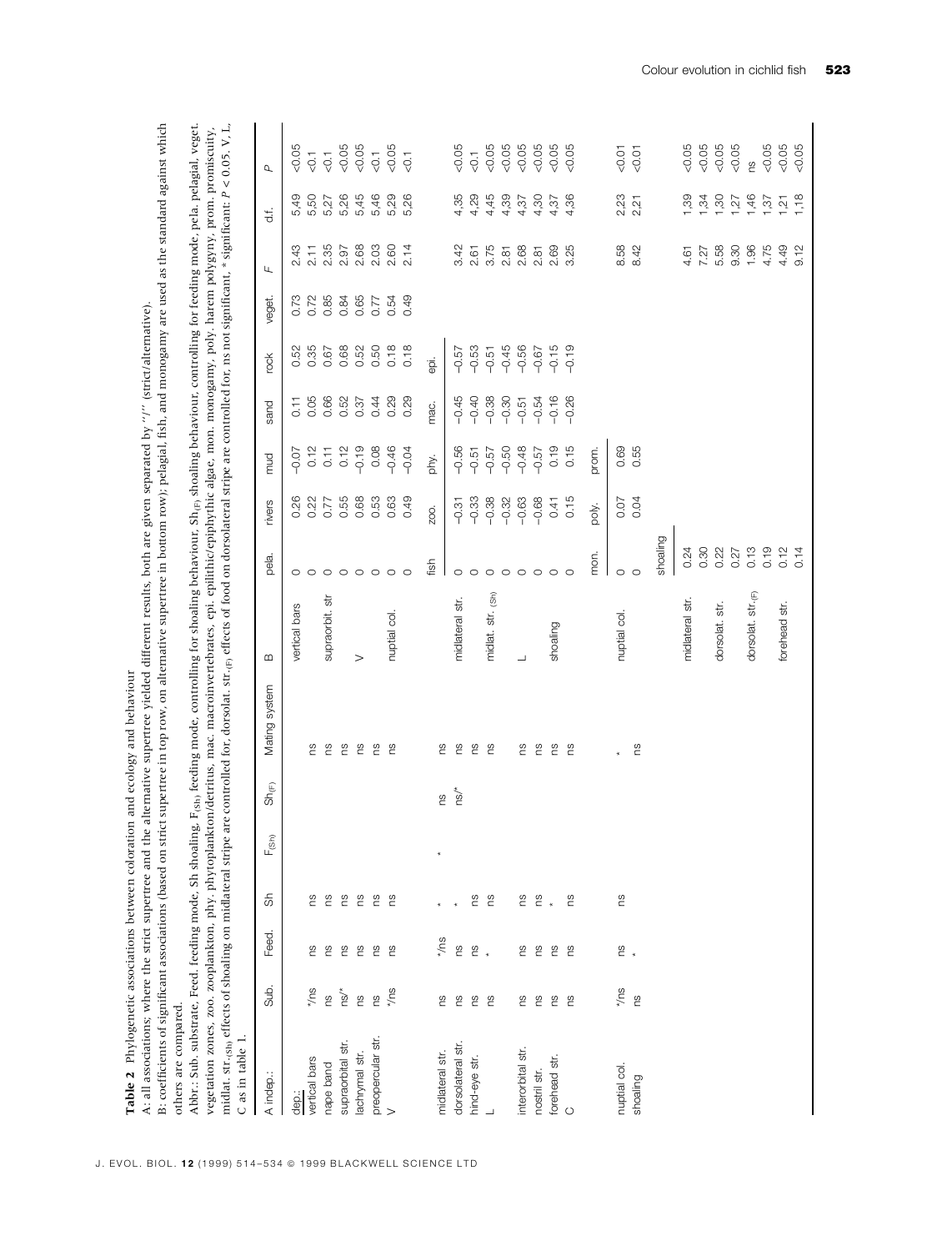|                     | st   | al   |                     | st   | al   |
|---------------------|------|------|---------------------|------|------|
| vertical bars       | 0.07 | 0.05 | interorbital stripe | 0.18 | 0.17 |
| nape band           | 0.09 | 0.09 | nostril stripe      | 0.07 | 0.10 |
| midlateral stripe   | 0.08 | 0.17 | forehead stripe     | 0.11 | 0.22 |
| dorsolateral stripe | 0.17 | 0.17 | lachrymal stripe    | 0.14 | 0.18 |
| hind-eye stripe     | 0.11 | 0.14 | preopercular stripe | 0.11 | 0.18 |
| supraorbital stripe | 0.22 | 0.21 | nuptial coloration  | 0.41 | 0.39 |

Table 3 A. Estimates of branch lengths. Values of  $Rho$  for coloration characters yielded by phylogenetic regressions. st = strict supertree, al = alternative supertree.

Table 3 B. Estimates of homoplasy and character reversal. Consistency (CI) and retention (RI) indices of coloration, ecological and behaviour characters. Vertical elements exclude lachrymal and preopercular stripe which behaved independent from other vertical elements (see text). bin = binary character. Ensemble indices are printed in bold.

|                           | Strict supertree |      |           |      |           | Alternative supertree |         |      |
|---------------------------|------------------|------|-----------|------|-----------|-----------------------|---------|------|
|                           | unordered        |      | ordered   |      | unordered |                       | ordered |      |
|                           | Cl               | RI   | <b>CI</b> | RI   | Cl        | $R_{\parallel}$       | CI      | RI   |
| vertical elements         | 0.62             | 0.40 | 0.60      | 0.43 | 0.53      | 0.31                  | 0.51    | 0.33 |
| longitudinal elements     | 0.78             | 0.45 | 0.75      | 0.39 | 0.74      | 0.30                  | 0.75    | 0.41 |
| orbital stripes           | 0.23             | 0.34 | 0.13      | 0.49 | 0.25      | 0.38                  | 0.14    | 0.52 |
| lachrymal stripe (bin)    | 0.06             | 0.60 |           |      | 0.06      | 0.62                  |         |      |
| preopercular stripe (bin) | 0.10             | 0.18 |           |      | 0.10      | 0.25                  |         |      |
| stripe tree               | 0.44             | 0.43 | 0.45      | 0.47 | 0.41      | 0.43                  | 0.42    | 0.47 |
| nuptial coloration (bin)  | 0.08             | 0.68 |           |      | 0.09      | 0.71                  |         |      |
| substrate                 | 0.38             | 0.47 |           |      | 0.37      | 0.37                  |         |      |
| feeding                   | 0.41             | 0.49 |           |      | 0.39      | 0.51                  |         |      |
| ecology tree              | 0.40             | 0.48 |           |      | 0.38      | 0.45                  |         |      |
| shoaling                  | 0.12             | 0.46 |           |      | 0.12      | 0.44                  |         |      |
| mating system             | 0.24             | 0.47 | 0.16      | 0.63 | 0.26      | 0.54                  | 0.19    | 0.72 |
| behaviour tree            | 0.19             | 0.47 | 0.15      | 0.59 | 0.20      | 0.50                  | 0.17    | 0.65 |

This holds for melanic stripes in particular, while transitions between absence and presence of male nuptial coloration evolved slightly deeper in the tree.

# Parsimony analysis

### Reconstruction of character evolution

We discovered the following 100% associations between stripes: a nape band (NB) occurred only where vertical bars (VB) were present. A dorsolateral stripe (DLS) occurred only where a midlateral stripe (MLS) was present except in a single, difficult to interpret case (Julidochromis transcriptus). A midlateral stripe occurred only where a hind-eye stripe (HeS) was present. An interorbital stripe (IOS) occurred only if a supraorbital stripe (SOS) was present. A nostril stripe (NoS) and a forehead stripe (FHS) occurred only if an IOS was present, but NoS and FHS were not associated. After coding tied stripes as states of one character, six characters remained. Three were binary and could be absent (0) or present (1): opercular blotch (OpB), lachrymal stripe (LaS), preopercular stripe (POS). The other three were multiple: vertical elements (VE: absent, VB, VB + NB), longitudinal elements (LE: absent/HeS/HeS + MLS/ HeS + MLS + DLS/HeS + DLS) and orbital stripes (OS: absent/SOS/SOS + IOS/SOS + IOS + NoS/SOS + IOS +  $NoS + FHS/SOS + IOS + FHS$ .

Agreement between molecular phylogeny and melanin pattern is moderate (Table 3b ensemble indices, Fig. 2). Neither the discrepancies between the Nishidaand the Meyer et al.-phylogenetic estimates nor the two polytomy options had significant influence on the reconstruction of character evolution. Treating character states as ordered or unordered had little effect on the results too (Table 3b). We illustrate the results using the strict supertree with the Nishida-estimate (Fig. 2) because of its internal consensus, more detailed resolution and slightly higher consistency indices. We map characters as unordered on the tree because the underlying transformation model implicates fewer evolutionary steps. Only one character, the opercular blotch, was universally present and is obviously plesiomorphic of East African cichlids. We omitted it when calculating tree indices.

Below we summarize major phylogenetic trends, not considering apomorphies of individual species. Vertical bars are the most widely distributed character. They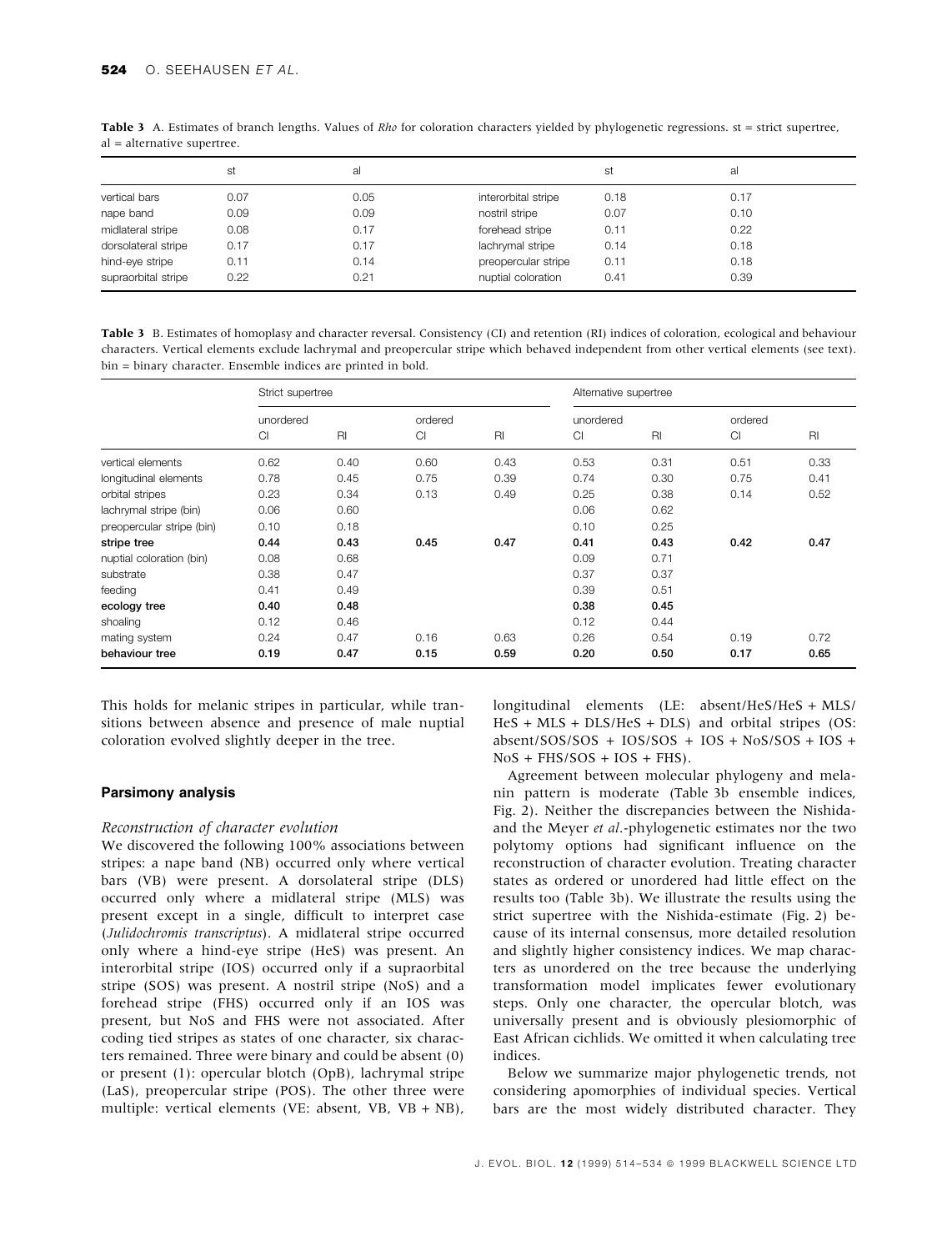occur with a patchy distribution in West African, neotropical and Indian/Malagasy cichlids too, and some riverine species without distinct patterns sometimes show faint traces of vertical bars. It is most likely that vertical bars are plesiomorphic in East African cichlids. Parsimony, however, suggests that distinct vertical bars have been lost early in the lacustrine radiations and have been regained in several small clades of the Lamprologini, and in one large clade of mouthbrooding cichlids [Perissodini±Eretmodini±Tropheini when based on Nishida (1997), Eretmodini-Tropheini when based on Sturmbauer & Meyer (1993)] within Lake Tanganyika. Within the latter clade they appear to have been lost upon emigration from the lake into rivers (Serranochromis, Astatoreochromis, Astatotilapia). These riverine haplochromines most likely lacked distinct melanin stripes on the flanks when they eventually colonized Lakes Malawi and Victoria. In both lakes distinct vertical bars were regained in clades that radiated in the littoral lake zones.

Longitudinal stripes, although found in West African and neotropical cichlids too, are in the East African radiation apomorphies of a few, mostly lacustrine clades (Fig. 2): the Bathybatini and Lamprologini in Lake Tanganyika (hind-eye stripe without flank stripe as a unique synapomorphy of Lamprologini), the riverine/ lacustrine piscivorous genus Serranochromis, the piscivorous genus Ramphochromis in Lake Malawi, at least three other piscivorous genera of the Lake Malawi subflock A, the partly piscivorous genus Melanochromis of the sub flock B, two largely piscivorous (Prognathochromis and Harpagochromis) and one macroinvertebrate-eating lineage (including Paralabidochromis, Ptyochromis, Macropleurodus, Platytaeniodus and Hoplotilapia) of haplochromines in Lake Victoria (not shown because no molecular phylogeny available).

Orbital stripes, outside the East African radiation found also in some West African and in some neotropical species, are apomorphies of a few lacustrine clades (Fig. 2). They show evolutionary trends that are similar to those seen in vertical bars, with the difference that orbital stripes were not lost when the ancestor of the haplochromines emigrated from Lake Tanganyika into rivers. The presence of orbital stripes appears to be a plesiomorphic condition in the species flocks of Lake Victoria and Malawi. The condition with interorbital stripe is a synapomorphy of the Tropheini-Haplochromini and of some lineages within the Lamprologini. The nostril stripe is rare and largely restricted to haplochromines. The forehead stripe is very rare and is restricted to some Tropheini and possibly some lamprologine species.

The lachrymal stripe is a synapomorphy of the Lamprologini and the large clade Eretmodini-Tropheini-Haplochromini. The lachrymal stripes clearly differ between the two clades. The lamprologine stripe runs obliquely from the ventral margin of the eye to the upper lip. A similar stripe is sometimes observed in one ectodine species. A similar stripe is known also from some West

African and neotropical cichlids. The haplochromine stripe runs more vertically from the eye downwards, passing just posterior to the maxilla, and reaching the ventral side of the head (Barel et al., 1977). Apart from several phylogenetically isolated occurrences, the preopercular stripe appears to be synapomorphic for the major branch within the Tropheini in Lake Tanganyika, for the genus Astatoreochromis, and for the Lake Victoria haplochromines.

It is beyond the scope of this paper to discuss the evolution of ecological and behaviour traits but a few robust trends that emerged deserve mentioning. Most substrate affiliations and diets have evolved more than once within Lake Tanganyika (Fig. 2). Despite this, trees are moderately well supported by ecological consistency and retention indices (Table 3b). Transitions between sand and rock shores and between mud bottoms and the pelagic zone are more common than other transitions in substrate affiliation, and it is likely that the ancestors of the species that emigrated from the lake into East African rivers (haplochromines) and the Zaire river (lamprologines), were derived from rock-dwelling cichlids. The plesiomorphic feeding mode in East African cichlids is benthic feeding on macroinvertebrates. Most transitions occur from this to various derived modes. There are few transitions between derived modes and very few reversals from derived modes to benthic feeding on macroinvertebrates. Shoaling behaviour and mating systems have evolved more than once too, but the mating system has a somewhat higher retention index then other ecology and behaviour traits when its character states are considered as ordered. Particularly transitions between mating systems with mate bond and promiscuity rarely occur at the tips of the phylogenetic tree.

The ensemble consistency indices yielded by stripe pattern and by ecology are similar; that yielded by behaviour is lower. The ensemble retention indices are all similar. Individual ecology and behaviour characters yielded indices close to the respective ensemble indices, while both the amount of homoplasy (CI) and character reversal (RI) varied considerably among stripes (Table 3). Orbital stripes, lachrymal stripe and preopercular stripe yielded CIs that were much lower than those of flank markings and those of ecology. The RI of lachrymal stripe was higher, and that of preopercular stripe lower than those yielded by other characters. These results are consistent with the hypothesis of little constraint on the evolution of those stripes that are not associated with ecology.

#### Sister species contrasts

In Table 4, we show all sister species pairs that were found on the trees, state whether they are pair bonding/ harem forming or promiscuous, and tell for any character whether the sister species differ in it. 'Change' in stripes means change between presence or absence, 'change' in hue means change between spectral colours. The only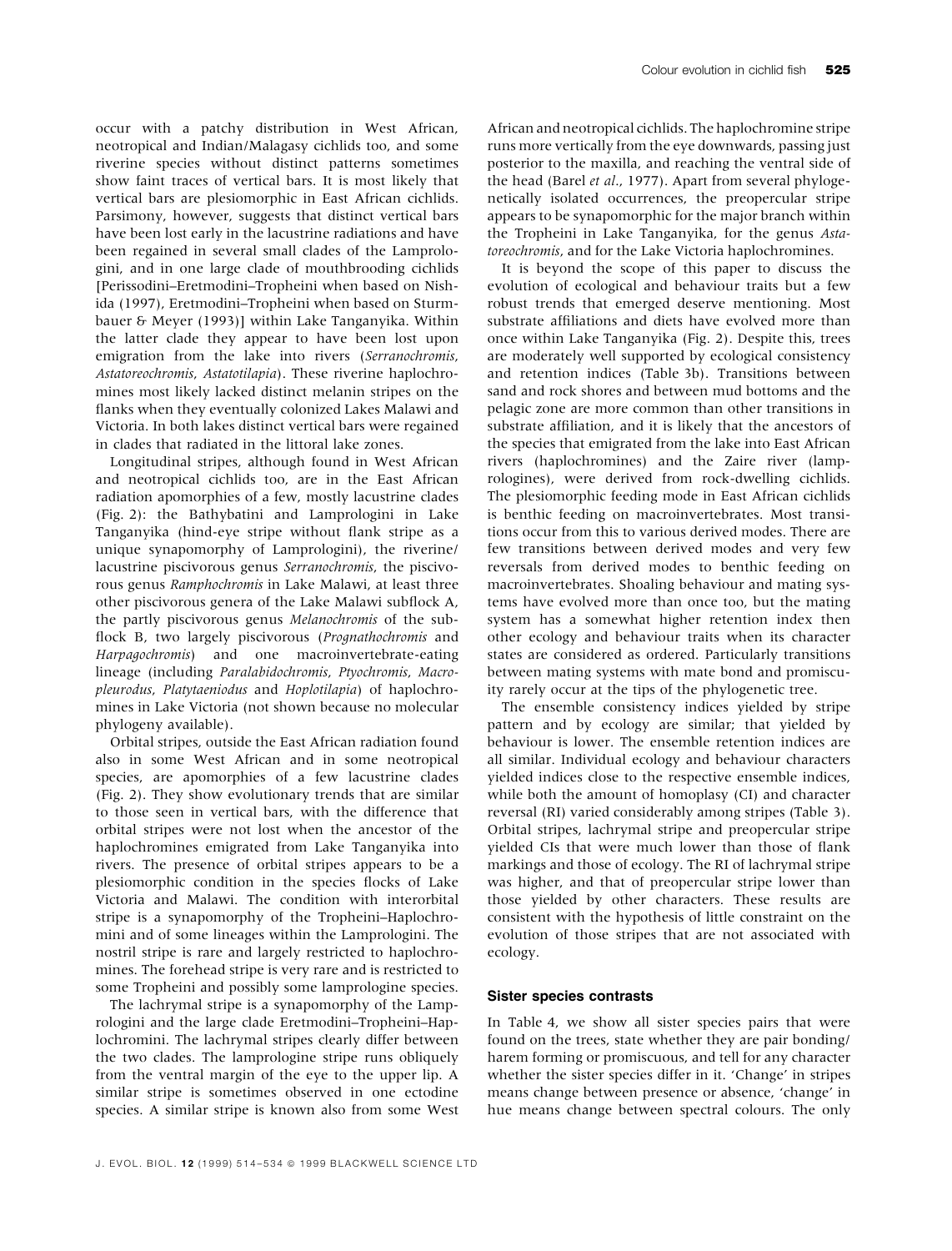Table 4 Stasis and change in sister species contrasts. M mating system: B pair bonding/harem forming, P promiscuous; VE vertical elements (excluding LaS, POS), LE longitudinal elements, OS orbital stripes, LaS lachrymal stripe, POS preopercular stripe, S substrate, F food  $(+)$  = change,  $-$  = stasis). <sup>N</sup> taxa of Nishida (1997) and <sup>S</sup> taxa of Sturmbauer & Meyer (1993), Sturmbauer *et al.* (1994) for the two tribes that were resolved to species level in both studies.

|                                       | M            | VE                       | LE     | <b>OS</b>                | LaS                      | POS                      | Hue            | S         | F               |  |
|---------------------------------------|--------------|--------------------------|--------|--------------------------|--------------------------|--------------------------|----------------|-----------|-----------------|--|
| Lamprologini                          |              |                          |        |                          |                          |                          |                |           |                 |  |
| $lel \neq l$                          | B            | ÷                        | $+$    | ۰                        | $+$                      | $\overline{\phantom{0}}$ | $^{+}$         |           |                 |  |
| transcriptus-marlieri <sup>N</sup>    | B            |                          | $+$    | $+$                      |                          | $^{+}$                   |                |           |                 |  |
| brichardi-mondabu <sup>N</sup>        | B            |                          |        | $+$                      |                          |                          |                |           |                 |  |
| savoryi-tretocephalus <sup>N</sup>    | B            | -                        | $+$    | $^{+}$                   | $^{+}$                   |                          | $\ddot{}$      |           | $+$             |  |
| callipterus-profundicola <sup>N</sup> | B            | $+$                      | $+$    | $^{+}$                   | $^{+}$                   |                          |                |           | $+$             |  |
| compressiceps-fasciatus <sup>N</sup>  | B            |                          | $^{+}$ | $^{+}$                   |                          | $^{+}$                   |                |           | $^{+}$          |  |
| marlieri-regani <sup>S</sup>          | B            | $+$                      | $+$    | ۰                        |                          |                          |                |           |                 |  |
| bifrenatus-vittatus <sup>S</sup>      | B            | $\overline{\phantom{0}}$ | $^{+}$ | $\! + \!\!\!\!$          | $\equiv$                 |                          |                |           | ?               |  |
| werneri-congoensis <sup>S</sup>       | B            | $^{+}$                   |        |                          |                          |                          |                |           | ?               |  |
| christyi-burgeoni <sup>S</sup>        | B            |                          | $^{+}$ | $\overline{\phantom{0}}$ | $\overline{\phantom{a}}$ | $\gamma$                 |                | $^{+}$    |                 |  |
| furcifer-brichardi <sup>S</sup>       | B            |                          |        | $^{+}$                   | $\overline{\phantom{0}}$ |                          |                |           |                 |  |
| calliurus-brevis <sup>S</sup>         | B            | $+$                      |        |                          | $^{+}$                   |                          |                | $^{+}$    | $^{+}$          |  |
| calvus-compressiceps <sup>S</sup>     | B            |                          |        |                          |                          |                          |                |           |                 |  |
| toae-cylindricus $^{\rm S}$           | B            | $+$                      | $+$    | $^{+}$                   |                          |                          | $\ddot{}$      |           |                 |  |
| Ectodini                              |              |                          |        |                          |                          |                          |                |           |                 |  |
| melanogenys-ochrogenysN               | $\mathsf{P}$ | ۳                        |        |                          |                          |                          | $^{+}$         |           |                 |  |
| dewindti-nasuta <sup>N</sup>          | P            | $\ddot{}$                |        |                          |                          |                          | $\overline{+}$ | $\ddot{}$ | $^{+}$          |  |
| perspicax-schouteden <sup>N</sup>     | P            |                          |        |                          |                          |                          |                |           |                 |  |
| tenuidentatus-leptura <sup>S</sup>    | B            | $^{+}$                   |        |                          |                          |                          |                | $^{+}$    | $^{+}$          |  |
| perspicax-longiventralis <sup>S</sup> | P            |                          |        |                          |                          |                          | $^{+}$         | $^{+}$    | $\! + \!\!\!\!$ |  |
| dewindti-descampsi <sup>S</sup>       | P            |                          |        |                          |                          |                          | ?              | $^{+}$    | $+$             |  |
| ventralis-schouteden <sup>6</sup>     | P            |                          |        |                          |                          |                          | $\ddot{}$      | $^{+}$    |                 |  |
| Cyprichromini                         |              |                          |        |                          |                          |                          |                |           |                 |  |
| nigripinnis-microlepidotus            | P            | $\! +$                   | ۰      |                          |                          |                          | $^{+}$         |           |                 |  |
| auritus-otostigma                     | B            | $+$                      |        |                          |                          |                          | $\ddot{}$      |           | $^{+}$          |  |
| Perissodini                           |              |                          |        |                          |                          |                          |                |           |                 |  |
| H. microlepis-P. straeleni            | B            | $^{+}$                   | $^{+}$ | $^{+}$                   |                          |                          |                | $^{+}$    |                 |  |
| Ectodini                              |              |                          |        |                          |                          |                          |                |           |                 |  |
| marlieri-cyanostictus                 | B            | $^{+}$                   |        | $^{+}$                   |                          |                          |                |           |                 |  |
| Tropheini/Haplochromini               |              |                          |        |                          |                          |                          |                |           |                 |  |
| macrognathus-moorii                   | P            | $^{+}$                   |        | $+$                      | $+$                      | $\ddot{}$                | $^{+}$         |           |                 |  |
| famula-polyodon                       | P            | $^{+}$                   |        | ۰                        | $^{+}$                   |                          | $\ddot{}$      |           |                 |  |
| orthognathus-trewavasae               | P            | $^{+}$                   |        | $\overline{\phantom{a}}$ |                          |                          | $^{+}$         |           |                 |  |
| fasciolatus-dardennii                 | P            |                          |        | $^{+}$                   | $+$                      |                          |                | $\ddot{}$ | $^{+}$          |  |
| pfefferi-horei                        | P            |                          |        | L.                       | $^{+}$                   |                          | $+$            |           |                 |  |

character that changed more often among promiscuous sister species was hue (Table 5a). There was a tendency for lachrymal stripe to change more often too but this was not robust to different phylogenetic hypotheses. Some melanin stripes changed among promiscuous species even less often than among pair bonding/harem-forming species. This result suggests that the evolution of stripe pattern is not driven by sexual selection, but that of hue might be.

Among promiscuous sister species change in hue is more common than change in melanic stripes or in ecology. This is robust to different phylogenetic hypotheses. Among pair bonding/harem-forming sister species, in contrast, change in some stripes is more common than

change in ecology and in hue but these results are not robust to different phylogenetic hypotheses (Table 5b). These results agree with predictions yielded by the hypothesis that diversifying sexual selection upon hue plays an important role in speciation of promiscuous cichlids: speciation among them is more often associated with changes in hue than (i) with changes in stripe pattern or ecology, and (ii) in pair bonding/harem-forming species. The latter differ more often in stripe pattern.

# **Discussion**

Our phylogenetic comparative tests of Dominey's hypothesis have shown: (1) that changes in melanic stripe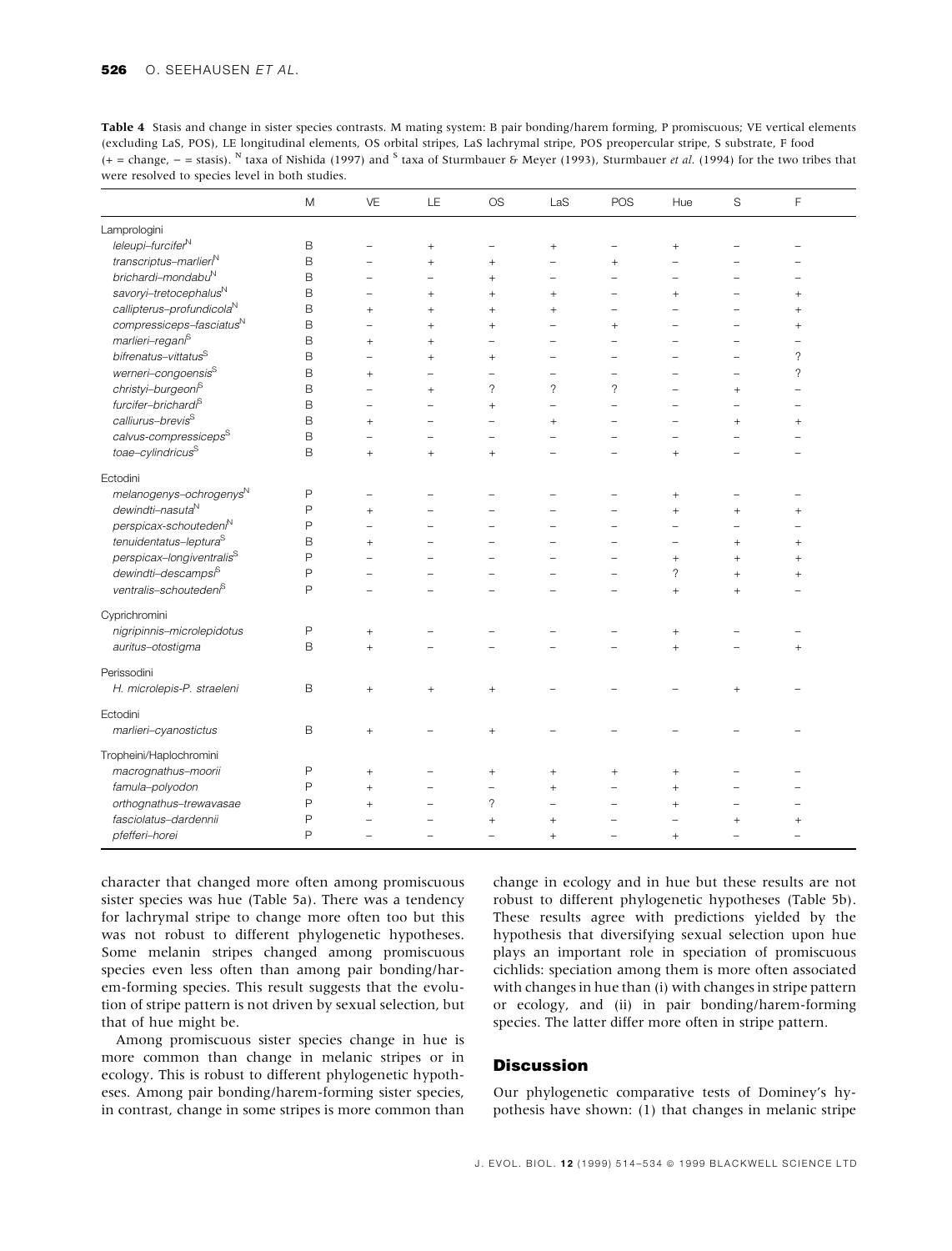| <b>Table 5</b> A. Stasis/change ratios for melanin markings, hue and ecology in sister species contrasts of pair bonding/harem-forming and      |
|-------------------------------------------------------------------------------------------------------------------------------------------------|
| promiscuous species. VE vertical elements (excluding LaS, POS), LE longitudinal elements, OS orbital stripes, MP melanin markings pooled, Eco   |
| ecological variables pooled. Other abbreviations as in Table 1. A. Comparison between pair bonding/harem forming (B) and promiscuous (P)        |
| species. Number of cases in which sister species do not differ/number of cases in which they differ. $P =$ significance level, $ns = P > 0.1$ . |
|                                                                                                                                                 |

|           | Strict supertree |       |               | Alternative supertree |       |                |  |
|-----------|------------------|-------|---------------|-----------------------|-------|----------------|--|
|           | B                | P     | $\mathcal{P}$ | B                     | P     | $\overline{P}$ |  |
| VE        | 5/4              | 4/5   | ns            | 4/8                   | 5/4   | ns             |  |
| LE        | 3/6              | 9/0   | 0.003         | 7/5                   | 9/0   | 0.03           |  |
| <b>OS</b> | 2/7              | 6/2   | 0.03          | 6/5                   | 6/2   | ns             |  |
| LaS       | 6/3              | 5/4   | ns            | 10/1                  | 5/4   | 0.07           |  |
| POS       | 7/2              | 8/1   | ns            | 11/0                  | 8/1   | ns             |  |
| S         | 8/1              | 7/2   | ns            | 8/4                   | 5/4   | ns             |  |
| F         | 5/4              | 7/2   | ns            | 7/3                   | 6/3   | ns             |  |
| Hue       | 6/3              | 2/7   | 0.06          | 10/2                  | 1/7   | 0.002          |  |
| <b>MP</b> | 23/22            | 32/12 | 0.04          | 38/19                 | 33/11 | ns             |  |
| Eco       | 13/5             | 14/4  | ns            | 15/7                  | 11/7  | ns             |  |

Table 5 B. Comparison between characters within a mating system. > changes are significantly  $(P < 0.05)$  more frequent in row than in column variable. Where the strict and the alternative supertree yield different results, both are given separated by `/' (strict/alternative).

|           |    |           |                                                                           | Pair bonding/harem forming species |             |   |                |          |                |        | Promiscuous species |         |        |                |   |                           |    |          |
|-----------|----|-----------|---------------------------------------------------------------------------|------------------------------------|-------------|---|----------------|----------|----------------|--------|---------------------|---------|--------|----------------|---|---------------------------|----|----------|
|           | LS | <b>OS</b> | La                                                                        | POS                                | $\mathbf S$ | F | Hue            | MP       | Eco            | LS.    | <b>OS</b>           | La      | POS    | - S            | F | Hue                       | MP | Eco      |
| VE        | -  | -         | $-\rightarrow$                                                            | $-/-$                              |             | - | $-\rightarrow$ |          | $-\rightarrow$ | $\geq$ | -                   | -       | $>-/-$ |                |   |                           |    |          |
| LE        |    | -         |                                                                           | $\overline{\phantom{0}}$           | $>\:-$      | - | -              |          |                |        | -                   | $\,<\,$ | -      | $-\frac{2}{x}$ | - | $\,<$                     |    |          |
| <b>OS</b> |    |           | $\hspace{1.0cm} \rule{1.5cm}{0.15cm} \hspace{1.0cm} \rule{1.5cm}{0.15cm}$ | $\geq$                             | >∕−         | - | -              |          | $>-/-$         |        |                     |         |        |                |   | $\,<$                     |    |          |
| LaS       |    |           |                                                                           |                                    |             |   |                |          | -              |        |                     |         |        |                |   |                           |    |          |
| POS       |    |           |                                                                           |                                    | $-$ / $<$   | - |                |          | $-\frac{1}{2}$ |        |                     |         |        | -              |   | <                         |    |          |
| S         |    |           |                                                                           |                                    |             |   |                | $\lt$ /- |                |        |                     |         |        |                |   | -</td <td></td> <td></td> |    |          |
| F         |    |           |                                                                           |                                    |             |   |                |          |                |        |                     |         |        |                |   | $\,<\,$                   | -  |          |
| Hue       |    |           |                                                                           |                                    |             |   |                |          |                |        |                     |         |        |                |   |                           | >  | $\rm{>}$ |
| <b>MP</b> |    |           |                                                                           |                                    |             |   |                |          |                |        |                     |         |        |                |   |                           |    |          |

pattern have frequently occurred in the evolution of the East African cichlid fish;  $(2)$  that some stripes evolve independently, others are often, and some are always associated, and that natural selection acts differently upon different groups of stripes; (3) that some changes in stripe pattern are associated, with changes in resource utilization and/or behaviour; (4) that mating system evolution has little effect on stripe pattern evolution but is associated with the origin of male nuptial coloration, and that promiscuous sister species differ more frequently in hue but less frequently in stripe pattern than sister species with pair bond or harem formation. Below we discuss each of these results and what they tell us about the history of, and the selection forces that act upon coloration in the East African cichlid radiations.

1 Parsimony analysis suggests that all kinds of melanin stripes have evolved more than once within Lake Tanganyika, and several have been lost again. The low values of rho yielded by phylogenetic regressions suggest that much of the change in striping occurred between closely related species. Parsimony suggests that the major

transitions are associated with major changes in ecology, such as switches between rivers and lakes and between habitats within the lakes. Most riverine East African cichlids, from clades all over the phylogeny, such as Oreochromis, riverine Lamprologus and riverine haplochromines lack distinct melanin stripes, particularly on the flanks (Fig. 2). Members of the latter two diversely striped clades, which originated in Lake Tanganyika, left the lake and invaded central and East African river systems. Parsimony analysis tells us that upon leaving the lake they lost distinct flank striping and that most kinds of stripes that their lacustrine ancestors had possessed, evolved again within a very short time when the haplochromines literally exploded into various ecological niches upon invasion of Lakes Malawi and Victoria. Moreover, in both these lakes several unique kinds of melanin pattern arose that are not known from any other African cichlid (Eccles & Trewavas, 1989; Seehausen et al., in press). Hence, there seems to be little historical constraint on melanin pattern evolution in East African cichlids.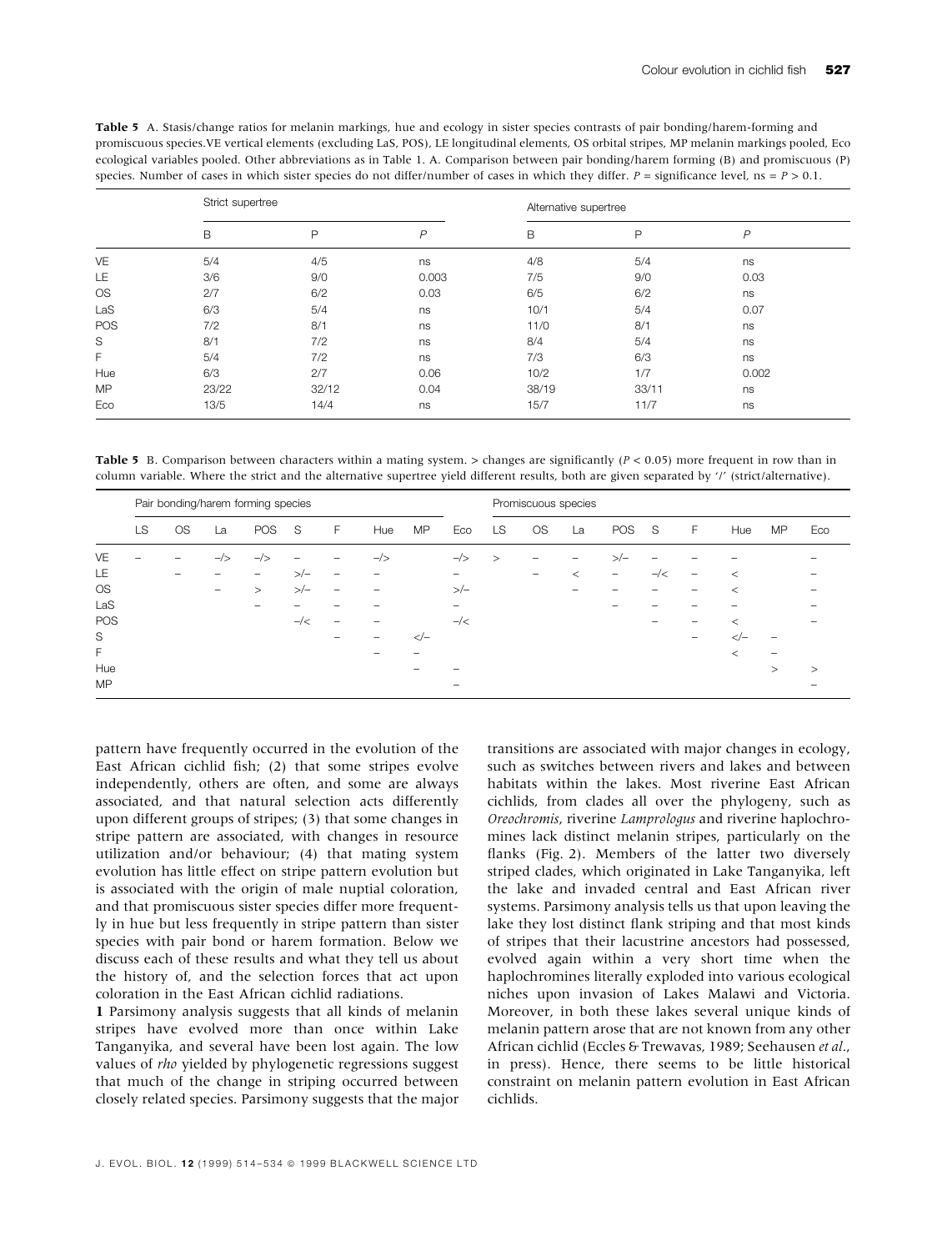2, 3 As expected from some of the foregoing, flank stripes and ecology evolve in a correlated fashion, have similar degrees of homoplasy and similar rates of character reversal, as measured by consistency and retention indices. The evolution of all three kinds of flank stripes, vertical bars, midlateral stripe and dorsolateral stripe, is associated with the evolution of ecological and behaviour traits, but only that of two out of eight kinds of head stripes: supraorbital and forehead stripe. Most head stripes have a higher degree of homoplasy, and one (LaS) has a lower rate of character reversal. On the other hand, the tendency to correlated evolution of particular head and flank stripes suggests that head and flank stripes with similar orientation respond in the same way to selection. Genetical/developmental constraints may be responsible for the complete associations between some melanin stripes. We interprete these results as evidence for ecology- and behaviour-driven convergent evolution of vertical and longitudinal stripe patterns, where the evolution of stripes on the head is less tied to ecology and behaviour than that on the flanks. Cross-head stripes are least, if at all, affected by ecology and behaviour. Being, nevertheless, often different between closely related species (Table 4, e.g. Voss, 1977, p. 71; Konings, 1988, pp. 112/113), they may play a role in species recognition, and the forces that shape their evolution may lay in the nonadaptive domain. Nevertheless, the results on stripes are at odds with the hypothesis of predominantly nonadaptive colour evolution.

What are the ecological and behaviour effects on stripe pattern evolution? Cichlids living in rocky habitats or among vegetation tend to be vertically barred. Rocky habitats and macrophyte beds are spatially and optically more structured than sand bottoms, open waters and even many river habitats. Background matching as a means of predator avoidance (Endler, 1978) could, hence, be one explanation for the association between habitat and vertical bars on the flanks. However, habitat and behaviour are significantly associated, and there could be an indirect effect of habitat on stripe pattern mediated by habitat effects on behaviour. Inhabitants of spatially structured littoral habitats are significantly less likely to evolve shoaling behaviour than inhabitants of open waters and sand bottoms, and shoaling affects stripe pattern evolution (see below). In structured littoral habitats the abundance of resources (Aufwuchs-dominated) usually varies on a smaller spatial scale than in open habitats but is temporally more stable than in offshore waters, where primary production is heavily dependent on seasonal upwelling of nutrient-rich deep waters (Lowe-McConnell, 1987). As a consequence, cichlids in structured habitats often show higher site-fidelity, stronger territoriality and less periodicity in sexual activity than cichlids in open habitats (Lowe-McConnell, 1979; Witte, 1981). Ethological studies on neotropical, West and East African cichlids have demonstrated motivational associations between aggressivity (territory or clutch defence) and display of vertical bars (Nelissen, 1975; Voss, 1977; Baerends, 1984; Baerends et al., 1986). Interhabitat differences in spatial and temporal variation of resource abundance, and their effects on prevalence of different motivational states in their inhabitant cichlid species therefore offer an explanation for the association between the evolution of habitat affiliation and vertical bars that is an alternative to background matching. Our data do not allow us to discriminate between the two hypotheses because we do not have enough detailed data on behaviour and, at the level of our analysis, the hypotheses yield identical predictions.

Cichlids that prey on evasive prey (mostly other cichlids) and shoaling cichlids tend to have a longitudinal stripe running along midbody. Diet and shoaling have independent and noncorrelated effects on this midlateral stripe. From ethological studies on neotropical and West African riverine cichlids, a motivational association between display of a midlateral stripe and social inferiority is known (Voss, 1977; Baerends, 1984; Baerends et al., 1986). Hence, the presence of a midlateral stripe probably supports shoal cohesion by reducing aggressivity. It is less apparent what causes the effect of diet on this stripe. The stripe may have an appeasing effect on the prey fish. Alternatively it may interfere with visual perception of the predator by the prey. Experiments by Karplus et al.  $(1982)$  on the recognition of predator's faces by prey fish during frontal attack demonstrated that a disruptive pattern of dark patches, applied to the predator, reduced the aversive response of the prey fish (a pomacentrid). A midlateral stripe may have such effects because it disrupts the outline of the predator when viewed frontally.

4 The origin of male nuptial coloration is associated with the evolution of promiscuity, and in promiscuous cichlids the hue of male nuptial coloration changes across speciation events more often than any other trait. Taken together, this suggests that male nuptial coloration in East African cichlids does not only evolve rapidly under sexual selection by female mate choice (Deutsch, 1997; Seehausen et al., 1997), but has arisen under female mate choice in the first place. There is very little diversity in hue among pair bonding and harem-forming species (compare photographs in Konings, 1988 with those in Konings, 1995 and Seehausen, 1996). Our data provide no evidence that stripe pattern is under sexual selection by female mate choice. Stripe pattern change was less common in the more strongly sexually selected (promiscuous) species pairs and the evolution of the mating system was not associated with that of particular stripes. We see the latter relationships between mating system and frequencies of change in coloration as suggestive but by no means conclusive because mating system is phylogenetically clustered (Table 4, Fig. 2). Therefore, we cannot dispense with the possibility that other variables, which map onto taxa in the same way as mating system, could also be responsible. Taken that such variables do not exist, we can think of two alternative but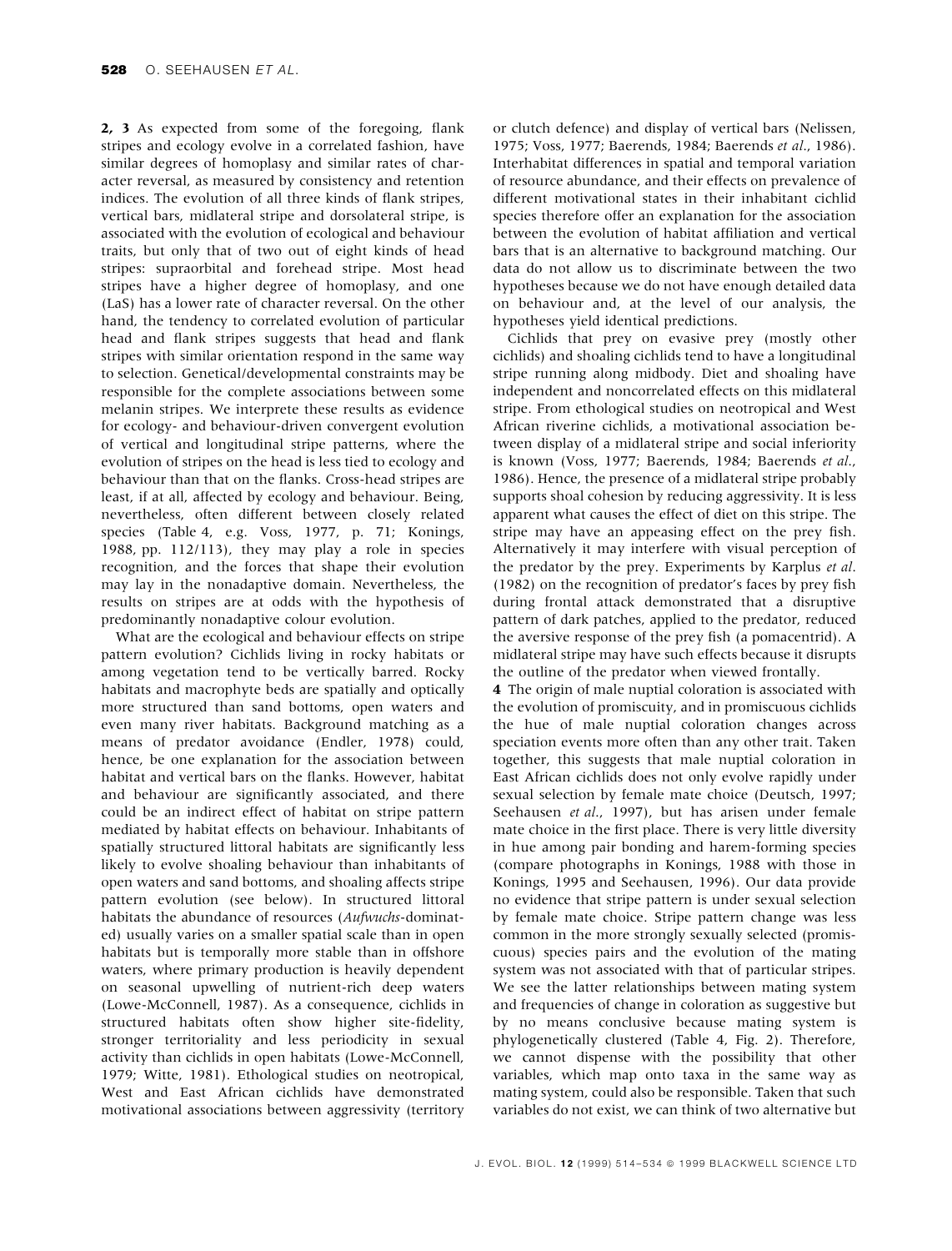nonexclusive hypotheses, each of which might explain the difference between melanic stripe pattern and nuptial coloration in respect to sexual selection. One would be that stripe patterns do not lend themselves so well to be moulded by sexual selection either because of their genetics, or because of their attributes as signals, or both. Crossing experiments indicate that the presence/absence of melanic stripes is determined by one or very few loci (Crapon de Caprona & Fritzsch, 1984; authors unpublished data), which would make them unsuitable for runaway selection. Nevertheless, also such traits could flip up and down more quickly when they are under sexual selection that varies in strength or direction (Seehausen et al., in press), and whether nuptial coloration is polygenic remains to be tested.

An alternative hypothesis is that ecological and behaviour demands on melanic flank markings, and possible genetic/developmental associations between certain stripes (that may have evolved as a consequence of ecological demands) constrain the possibilities of nonadaptive divergent evolution under sexual selection. Stripe patterns of cichlids develop early in the ontogeny and change with changing life style in the course of ontogeny (e.g. Voss, 1977), which is an independent line of evidence for ecological effects on stripe patterns. Guarded, and therefore gregarious cichlid fry often display a midlateral stripe that is replaced by other patterns when subadults give up the gregarious life style. In contrast, nuptial coloration formed by two other chromatophore systems develops only upon maturation, usually only in males, and is in many species switched off outside the breeding season. This relaxes the effects of natural selection and allows otherwise maladaptive response to sexual selection.

That pair bonding/harem-forming sister species differ more frequently in stripe pattern than promiscuous sister species is consistent with the hypothesis of rapid speciation of promiscuous cichlids under sexual selection on nuptial coloration, with which stripe pattern evolution does not keep pace. Alternatively, it could imply that stripe pattern evolves in the less sexually selected groups faster than in the more sexually selected groups. Although we cannot exclude this, the first explanation is much more likely. It is known that fishes are more variable in coloration where coloration is under intraspecific sexual selection (Endler, 1980; Seehausen et al., 1997), variation which can lead to speciation if coloration is important in species recognition. Thus, where mating systems are conducive of sexual selection, nonadaptive speciation would become an abundant process, inflating the speciation rate.

This is consistent with what is known about speciation among the promiscuous Lake Malawi and Lake Victoria cichlids, where speciation is usually associated with changes in nuptial hue without changes in stripe pattern (Marsh et al., 1981; McKaye et al., 1982, 1984; Hoogerhoud et al., 1983; Seehausen, 1996, 1997; Seehausen

et al., 1997, 1998). The same seems to apply for the Ectodini of Lake Tanganyika. Very similar to many haplochromines of Lakes Malawi and Victoria, the Ectodini are promiscuous female mouthbrooders and their colourful males often lek (Karino, 1997; Rossiter & Yamagishi, 1997). Sister species pairs from our trees often comprise a more yellow and a more blue one (melanogenys-ochrogenys, dewindti-nasuta, perspicax-longiventralis, ventralis-schoutedeni). Sister species pairs in Lake Victoria often comprise a more yellow to red and a more blue species too (Seehausen et al., 1997), and McElroy et al. (1991) and Deutsch (1997) found predominantly yellow and blue among the rock-dwelling haplochromines of Lake Malawi. This may indicate that a similar model of speciation by sexual selection applies to promiscuous cichlids with male nuptial coloration in all three lakes.

# Conclusions

Cichlids are known for fast evolutionary responses to changing ecological demands (summarized by Galis & Metz, 1998). Our analysis demonstrates that the evolution of melanic stripe pattern is historically just as little constrained as is ecological adaptation, and suggests that the diversity of stripe patterns found in lacustrine cichlid species flocks came about as a result of their radiation into a variety of ecological niches. This weakness of historical constraints on stripe pattern requires explanation. The rapid ecological radiation and extensive anatomical homoplasy in cichlids have been explained by a versatile anatomy that allows flexible feeding behaviour and phenotypic responses to new selection pressures, which can consequently be assimilated genetically (Liem, 1973; Greenwood, 1981; Galis & Drucker, 1996; Galis & Metz, 1998). We suggest that the weak historical constraints on melanic stripe pattern in the East African cichlid radiations is explained in a comparable way, namely by unusual chromomotor flexibility in the founder stocks.

The dark stripes on the body of cichlids are formed by large melanophores that are located in two layers in the skin (Baerends & Baerends-van Roon, 1950), and can, particularly in many riverine cichlids, very quickly be expanded and contracted under nervous control. Voss (1977), studying colour patterns of 20 African riverine cichlid species, found an exceptionally rich `optical language' in many species. Species of the widely distributed genus Tilapia and others were able to switch on and off distinct vertical and longitudinal flank stripes, as well as several kinds of head stripes and could, by doing so, create several stripe combinations, each of which was associated with particular motivational states, seemingly serving intraspecific signalling of motivation. Baerends (1984) found similar optical language in a neotropical (Aequidens) and another West African (Chromidotilapia) riverine cichlid, but Voss (1977) observed less flexible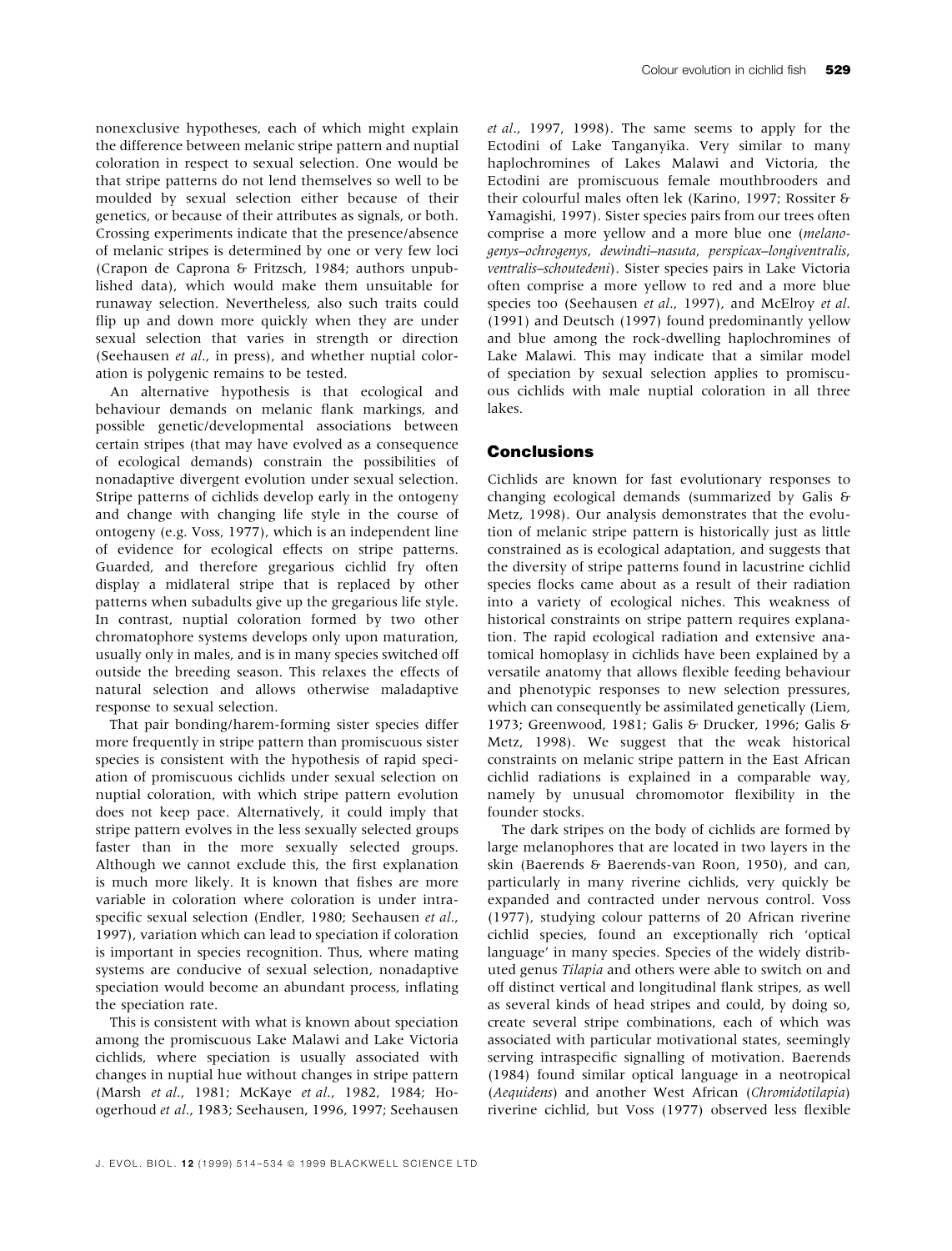chromomotor patterns in East African riverine species (Oreochromis, haplochromines). The latter are promiscuous and have relatively simple courtship behaviour, while the other African species studied (and Baerends' neotropical species) are monogamous with lasting pairbond and complex courtship behaviour. From this, Voss concluded that chromomotor flexibility had evolved to assist intraspecific communication during reproduction, and was lost when reproductive behaviour became simplified. Now we know that the reality is yet more complicated. Relatively inflexible chromomotor patterns are characteristic not only for East African promiscuous river cichlids but for most endemic East African lake cichlids with diverse mating systems. A good example are the lamprologines, monogamous and harem-building species with complex social interactions (Taborsky & Limberger, 1981; Taborsky, 1984; Kuwamura, 1997; Nagoshi & Yanagisawa, 1997) but strongly reduced chromomotor flexibility. While species such as Neolamprologus cylindricus, N. compressiceps and N. calvus exhibit vertical bars continuously, others such as Julidochromis spp., Chalinochromis spp., Telmatochromis vittatus and T. bifrenatus continuously exhibit longitudinal stripes, and again others such as N. leleupi are continuously plain. Similar examples could be drawn from the species flocks of Lakes Malawi and Victoria. Different from Voss, Baerends et al. (1986) proposed the hypothesis that cichlid stripe patterns have primarily evolved to serve predator avoidance and possibly predator intimidation, and that adaptation to the signalling of motivation has taken place secondarily superimposed on the primary patterns.

All recent phylogenetic estimates for the family Cichlidae (Oliver, 1984; Stiassny, 1991; Lippitsch, 1995; Sueltmann et al., 1995; Zardoya et al., 1996; Streelman & Karl, 1997), regardless of the type of character and the method of reconstruction used, suggest that the major melanin stripes (vertical bars, midlateral stripe and orbital stripes), as well as chromomotor flexibility, had evolved in riverine (and estuarine) environments within the family before the East African lacustrine (Tanganyikan) primary radiation took place. Flexible chromomotor patterns may be the plesiomorphic condition in this primary radiation (Fig. 3). The basal Tanganyikan genus Boulengerochromis, many members of the internally not yet resolved sister groups of the Tanganyikan radiation, as well as many neotropical cichlids possess a very flexible pattern. These phylogenetic estimates further suggest that the origin of intraspecific pattern complexity (combination of different kinds of stripes) and flexibility coincided with the evolution of large interspecific diversity in melanin pattern (Fig. 3). Parts of the East African lacustrine radiation are unique in combining little intraspecific flexibility with large interspecific diversity. Under whatever kind of selection it arose in the first place, melanophore chromomotor flexibility, once present,

will inevitably come under all selection forces that operate on coloration. It allows instantaneous phenotypic response not only to short-term predator avoidance and communication demands, but to longer term demands on coloration posed by changing ecological conditions too. Such phenotypic response could consequently be assimilated genetically. Selection, acting upon the nervous control of melanophores, could emphasize, or fix in switched-on or switched-off state, particular elements of a previously flexible stripe pattern, possibly achieved by changes in regulatory gene interactions. It has been demonstrated in butter flies that effects of regulatory gene interactions on phenotypically plastic colour patterns can make the latter radiate rapidly (Brakefield et al., 1996).

When riverine cichlids first colonized Lake Tanganyika they came from seasonal and microspatially variable riverine environments into more stable, quasi-oceanic environments (Lowe-McConnell, 1987). In the course of the ecological radiation that followed, in which populations invaded different niches with different average demands on coloration, chromomotor flexibility for different parts of the stripe pattern may have been lost in different niches. Under this model, stripe pattern evolution in the East African cichlid radiation would have to be understood as evolution of regulatory gene interactions that modify the nervous control over parts of already existing chromatophore systems. Despite the loss of phenotypic plasticity during stripe pattern radiation, genetic variation at the colour loci could be retained. This would explain the observed explosive diversification of stripe patterns, the high degree of correlated homoplasy and character reversal in stripe pattern and ecology, and the reduced chromomotor flexibility in lacustrine cichlids. Forthcoming studies can test this hypothesis by determining, with comparative experimental approaches, the temporal sequence and functional correlates of the major events in cichlid stripe pattern evolution, and their genetical basis.

# Acknowledgments

We thank Rino Zandee, Andy Purvis and Alan Grafen for help with comparative methods, and Frans Witte, Frietson Galis and two anonymous referees for helpful comments on earlier versions of the manuscript. P.J.M. was supported by a William & Mary Leverhulme fellowship as part of the European Science Exchange Program through the Royal Society, UK.

### **References**

- Archie, J. 1989a. A randomization test for phylogenetic information in systematic data. Syst. Zool. 38: 239-252.
- Archie, J. 1989b. Homoplasy excess ratios: new indices for measuring levels of homoplasy in phylogenetic systematics and a critique of the consistency index. Syst. Zool. 38: 239-252.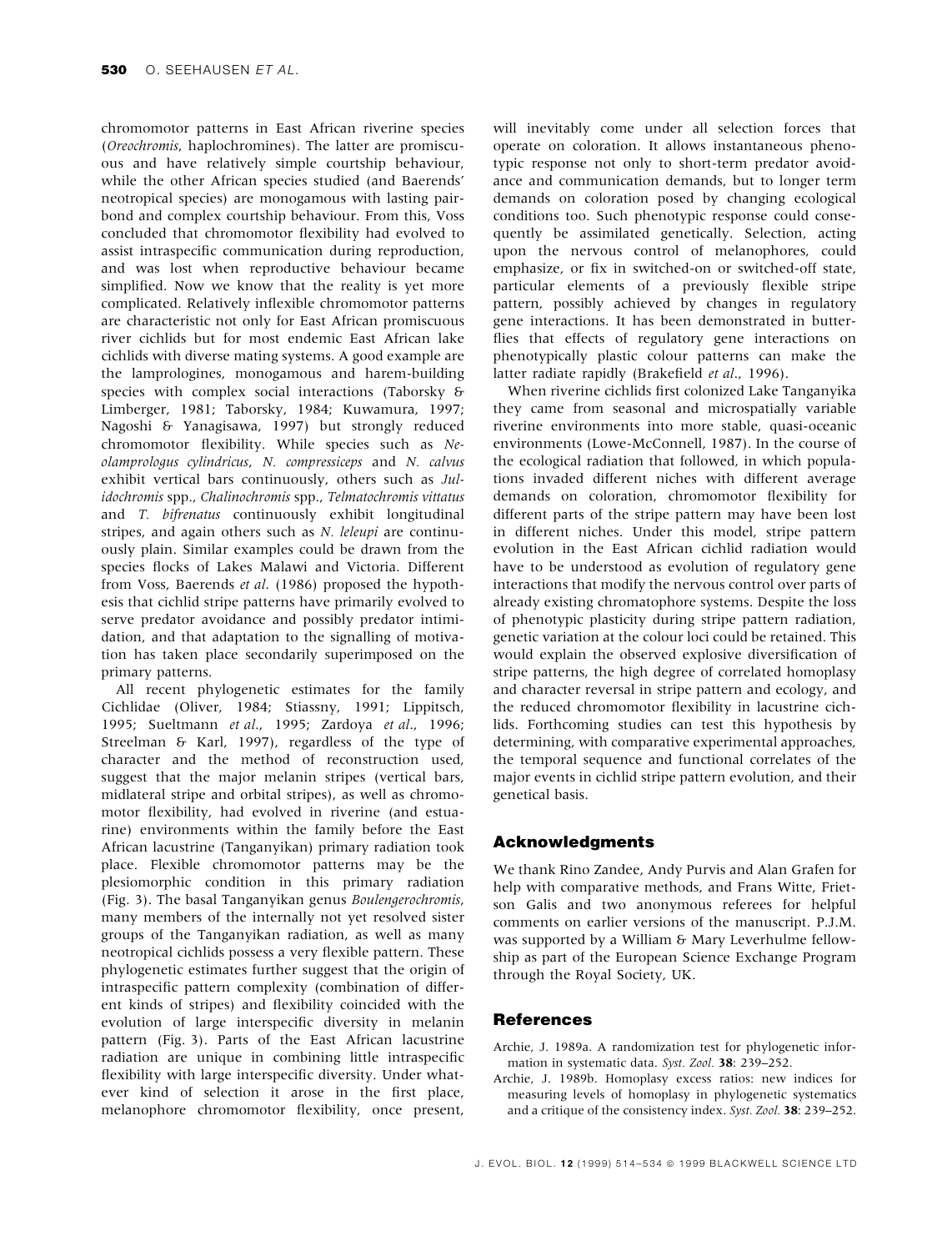- Axelrodt, H.R. 1993. The Most Complete Colored Lexicon of Cichlids. T.F.H. Publications, Neptune, New Jersey.
- Baerends, G.P. 1984. The organization of the pre-spawning behaviour in the cichlid fish Aequidens portalegrensis (Hensel). Neth. J. Zool. 34: 233-366.
- Baerends, G.P. & Baerends-Van Roon, J.M. 1950. An introduction to the study of the ethology of cichlid fishes. Behaviour Suppl. 1: 1-242.
- Baerends, G.P., Wanders, J.B.W. & Vodegel, R. 1986. The relationship between marking patterns and motivational state in the pre-spawning behaviour of the cichlid fish Chromidotilapia guentheri (Sauvage). Neth. J. Zool. 36: 88-116.
- Barel, C.D.N., van Oijen, M.J.P., Witte, F. & Witte-Maas, E.L.M. 1977. An introduction to the taxonomy and morphology of the haplochromine cichlidae from Lake Victoria. Neth. J. Zool. 27: 381±389.
- Brakefield, P.M., Gates, J., Keys, D., Kesbeke, F., Wijngaarden, P.J., Monteiro, A., French, V. & Carroll, S.B. 1996. Development, plasticity and evolution of butterfly eyespot patterns. Nature 384: 236-242.
- Burt, A. 1989. Comparative methods using phylogenetically independent contrasts. Oxf. Surv. Evol. Biol. 6: 33-53.
- Crapon de Caprona, M.D. & Fritzsch, B. 1984. Interspecific fertile hybrids of haplochromine Cichlidae (Teleostei) and their possible importance for speciation. Neth. J. Zool. 34: 503-538.
- Deutsch, J.C. 1997. Colour diversification in Malawi cichlids: evidence for adaptation, reinforcement or sexual selection? Biol. J. Linn. Soc. 62: 1-14.
- Dominey, W. 1984. Effects of sexual selection and life history on speciation: species flocks in African cichlids and Hawiian Drosophila. In: Evolution of Fish Species Flocks (A. A. Echelle & I. Kornfield, eds), pp. 231-249. University of Maine Press, Orono.
- Eccles, D.H. & Trewavas, E. 1989. Malawian Cichlid Fishes. The Classification of Some Haplochromine Genera. Lake Fish Movies, Herten, Germany.
- Endler, J.A. 1978. A predator's view of animal color patterns. Evol. Biol. 11: 319-364.
- Endler, J.A. 1980. Natural selection on color patterns in Poecilia reticulata. Evolution 34: 76-91.
- Endler, J.A. 1983. Natural and sexual selection on color patterns in poeciliid fishes. Env. Biol. Fish. 9: 173-190.
- Endler, J.A. 1986. Natural Selection in The Wild. Princeton University Press.
- Endler, J.A. 1991. Variation in the appearance of guppy color patterns to guppies and their predators under different visual conditions. Vision Res. 31: 587-608.
- Evans, M.R. & Norris, K. 1996. The importance of carotenoids in signaling during aggressive interactions between male firemouth cichlids (Cichlasoma meeki). Behav. Ecol. 7: 1-6.
- Farris, J.S. 1970. Methods for computing Wagner Trees. Syst. Zool. 19: 83-92.
- Farris, J.S. 1989. The retention index and the rescaled consistency index. Cladistics 5: 417-419.
- Felsenstein, J. 1985. Phylogenies and the comparative method. Am. Nat. 125: 1-15.
- Fisher, R.A. 1930. The Genetical Theory of Natural Selection. Clarendon, Oxford.
- Fitch, W.M. 1971. Toward defining the course of evolution: Minimal change for a specific tree topology. Syst. Zool. 20: 406±416.
- Fryer, G. & Iles, T.D. 1972. The Cichlid Fishes of The Great Lakes of Africa. Their Biology and Evolution. Oliver and Boyd, Edinburgh.
- Galis, F. & Drucker, E.G. 1996. Pharyngeal biting mechanics in centrarchids and cichlids: Insights into a key evolutionary innovation. J. Evol. Biol. 9: 641-670.
- Galis, F. & Metz, J.A.J. 1998. Why are there so many cichlid species? Trends Ecol. Evol. 13: 1-2.
- Garland, T., P.H. & Harvey, J.r. Ives, A.R. 1992. Procedures for the analysis of comparative data using independent contrasts. Syst. Biol. 41: 18-32.
- Grafen, A. 1989. The phylogenetic regression. Phil. Trans. R. Soc. Lond. B 326: 119-156.
- Grafen, A. & Ridley, M. 1996. Statistical tests for discrete crossspecies data. J. Theor. Biol. 193: 255-267.
- Greenwood, P.H. 1981a. The Haplochromine Fishes of the East African Lakes. Kraus International Publications, Munich.
- Greenwood, P.H. 1981b. Species flocks and explosive speciation. In: Chance, Change and Challenge - The Evolving Biosphere (P.H. Greenwood & P.L. Florey, eds), pp. 64-74. Cambridge University Press and British Museum (Nat. Hist.), London.
- Guthrie, D.M. & Muntz, W.R.A. 1993. Role of vision in fish behaviour. In: Behaviour of Teleost Fishes, 2nd edn (T. J. Pitcher, ed.), pp. 89-128. Chapman & Hall, London.
- Hartigan, J.A. 1973. Minimum mutation fits to a given tree. Biometrics **29**: 53-65.
- Harvey, P.H. & Pagel, M.D. 1991. The Comparative Method in Evolutionary Biology. Oxford University Press, Oxford.
- Hasegawa, M. & Kishino, H. 1996. Bunshi keitougaku (Molecular phylogenetics). Iwanami Shoten, Tokyo (in Japanese).
- Heiligenberg, W., Kramer, U. & Schultz, V. 1972. The angular orientation of the black eyebar in Haplochromis burtoni (Cichlidae, Pisces) and its relevance to aggressivity. Z. Vergl. Physiol. **76**: 168-176.
- Herrmann, H.J. 1987. Die Buntbarsche der Alten Welt Tanganjikasee. Reimar Hobbing, Essen.
- Hert, E. 1989. The function of egg-spots in an African mouthbrooding cichlid fish. Anim. Behav. 37: 726-732.
- Holzberg, S. 1978. A field and laboratory study of the behaviour and ecology of Pseudotropheus zebra (Boulenger), an endemic cichlid of Lake Malawi (Pisces: Cichlidae). Z. Zool. Syst. Evolutionsf. 16: 171-187.
- Hoogerhoud, R.J.C., Witte, F. & Barel, C.D.N. 1983. The ecological differentiation of two closely resembling Haplochromis species from Lake Victoria (H. iris and H. hiatus; Pisces, Cichlidae). Neth. J. Zool. 33: 283-305.
- Hori, M. 1997. Structure of littoral fish communities organized by their feeding activities. In: Fish Communities in Lake Tanganyika (H. Kawanabe, M. Hori & N. Makoto, eds), pp. 275-298. Kyoto University Press, Kyoto.
- Houde, A.E. & Endler, J.A. 1990. Correlated evolution of female mating preferences and male color patterns in the guppy Poecilia reticulata. Science 248: 1405-1408.
- Karino, K. 1997. Female mate preference for males having long and symmetric fins in the bower-holding cichlid Cyathopharynx furcifer. Ethology 103: 883-892.
- Karplus, I., Goren, M. & Algom, D. 1982. A preliminary experimental analysis of predator face recognition by Chromis caeruleus. Z. Tierpsychol. 61: 149-156.
- Kellogg, K.A., Markert, J.A. & Stauffer, J.R., Jr & Kocher, T.D. 1995. Quantifying multiple paternity in Lake Malawi cichlid fish. Proc. Roy. Soc. Lond. B 260: 79-84.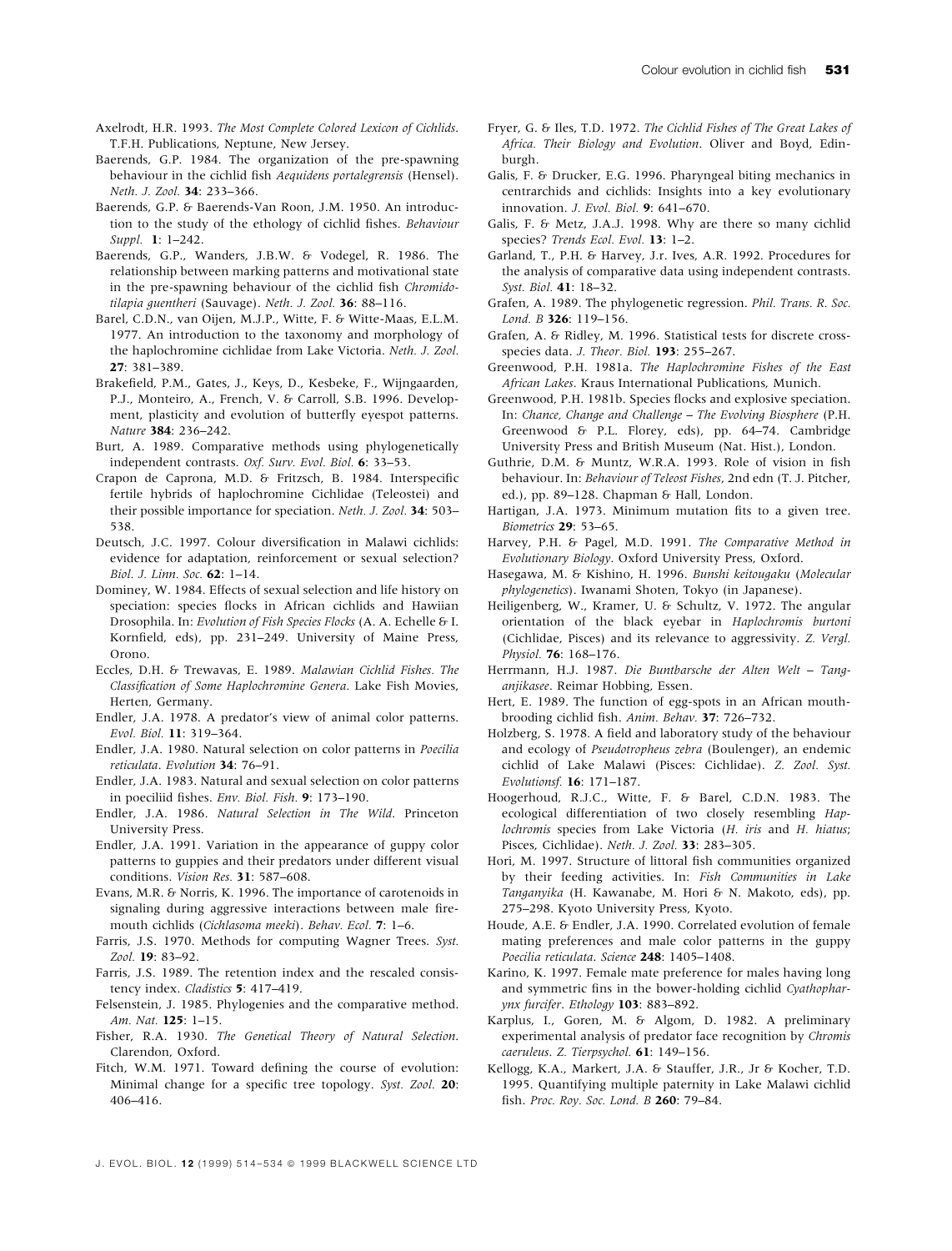- Kluge, A.G. & Farris, J.S. 1969. Quantitative phyletics and the evolution of the anurans. Syst. Zool. 18: 1-32.
- Kocher, T.D., Conroy, J.A., McKaye, K.R., Stauffer, J.R. & Lockwood, S.F. 1995. Evolution of NADH dehydrogenase subunit 2 in East African cichlid fish. Mol. Phylogenet. Evol. 4: 420±432.
- Kodric-Brown, A. 1985. Female preference and sexual selection for male coloration in the guppy (Poecilia reticulata). Behav. Ecol. Sociobiol. 17: 199-206.
- Konings, A. 1988. Tanganyika Cichlids. Verduijn Cichlids, Netherlands.
- Konings, A. 1995. Malawi Cichlids in Their Natural Habitat, 2nd edn. Cichlid Press, St. Leon-Rot, Germany.
- Kuwamura, T. 1997. The evolution of parental care and mating systems among Tanganyikan cichlids. In: Fish Communities in Lake Tanganyika (H. Kawanabe, M. Hori & N. Makoto, eds), pp. 57-86. Kyoto University Press., Kyoto.
- Lande, R. 1981. Models of speciation by sexual selection on polygenic traits. Proc. Natl. Acad. Sci. USA 78: 3721-3725.
- Liem, K.F. 1973. Evolutionary strategies and morphological innovations: cichlid pharyngeal jaws. Syst. Zool. 22: 425-441.
- Liem, K.F. 1980. Adaptive significance of intra- and interspecific differences in the feeding repertoires of cichlid fishes.  $Am$ . Zool. 20: 295-314.
- Lippitsch, E. 1995. Scale and squamation character polarity and phyletic assessment in the family Cichlidae. J. Fish Biol. 47: 91-106.
- Lowe-McConnell, R.H. 1979. Ecological aspects of seasonality in fishes of tropical waters. Symp. Zool. Soc. Lond. 44: 219-241.
- Lowe-McConnell, R.H. 1987. Ecological Studies in Tropical Fish Communities. Cambridge University Press, Cambridge.
- Maddison, W.P. & Maddison, D.R. 1992. MacClade. Analysis of Phylogeny and Character Evolution. Sinauer Associates, Sunderland, Massachusetts.
- Marsh, A.C., Ribbink, A.J. & Marsh, B.A. 1981. Sibling species complexes in sympatric populations of Petrotilapia Trewavas (Cichlidae, Lake Malawi). Zool. J. Linn. Soc. 71: 253-264.
- McElroy, D.M., Kornfield, I. & Everett, J. 1991. Colouration in African cichlids: diversity and constraints in Lake Malawi endemics. Neth. J. Zool. 41: 250-268.
- McKaye, K.R., Kocher, T., Reinthal, P., Harrison, R. & Kornfield, I. 1984. Genetic evidence for allopatric and sympatric differentiation among color morphs of a Lake Malawi cichlid fish. Evolution 38: 215-219.
- McKaye, K.R., Kocher, T., Reinthal, P. & Kornfield, I. 1982. Genetic analysis of a sympatric sibling species complex of Petrotilapia Trewavas (Cichlidae, Lake Malawi). Zool. J. Linn. Soc. 76: 91-96.
- Meyer, A., Montero, C.M. & Spreinat, A. 1994. Molecular phylogenetic inferences about the evolutionary history of East African cichlid fish radiations. In: The Limnology, Climatology and Paleoclimatology of the East African Lakes (T. C. Johnson & E. O. Odada, eds), pp. 303-323. Gordon and Breach Publishers.
- Milinski, M. 1993. Predation risk and feeding behaviour. In: Behaviour of Teleost Fishes, 2nd edn (T. J. Pitcher, ed.), pp. 285-305. Chapman & Hall, London.
- Milinski, M. & Bakker, T.C.M. 1990. Female sticklebacks use male coloration in mate choice and hence avoid parasitized males. Nature 344: 330-333.
- Moran, P. & Kornfield, I. 1993. Retention of an ancestral polymorphism in the mbuna species flock (Teleostei: Cichlidae) of Lake Malawi. Mol. Biol. Evol. 10: 1015-1029.
- Nagoshi, M. & Yanagisawa, Y. 1997. Parental care patterns and growth and survival of dependent offspring in cichlids. In: Fish Communities in Lake Tanganyika (H. Kawanabe, M. Hori & N. Makoto, eds), pp. 175±192. Kyoto University Press, Kyoto.
- Nelissen, M. 1975. Contribution to the ethology of Simochromis diagramma (Guenther) (Pisces, Cichlidae). Acta Zool. Path. Antv. 61: 31-46.
- Nishida, M. 1997. Phylogenetic relationships and evolution of Tanganyikan cichlids: a molecular perspective. In: Fish Communities in Lake Tanganyika (H. Kawanabe, M. Hori & N. Makoto, eds), pp. 1-23. Kyoto University Press, Kyoto.
- Oliver, M.K. 1984. Systematics of African cichlid fishes; determination of the most primitive taxon, and studies on the haplochromines of Lake Malawi (Teleostei: Cichlidae). PhD thesis, Yale University.
- Purvis, A. 1996. Using interspecies phylogenies to test macroevolutionary hypotheses. In: New Uses for New Phylogenies (P.H. Harvey, A.J. Leigh-Brown, J. Maynard Smith & S. Nee, eds), pp. 153-168. Oxford University Press, Oxford.
- Ribbink, A.J., Marsh, B.A., Marsh, A.C., Ribbink, A.C. & Sharp, B.J. 1983. A preliminary survey of the cichlid fishes of rocky habitats in Lake Malawi. S. Afr. J. Zool. 18: 149-309.
- Rice, W.R. 1989. Analysing tables of statistical tests. Evolution 43: 223±225.
- Ridley, M. & Grafen, A. 1996. How to study discrete comparative methods. In: Phylogenies and the Comparative Method in Animal Behavior (E. P. Martins, ed.), pp. 70-103. Oxford University Press, Oxford.
- Rossiter, A. & Yamagishi, S. 1997. Intraspecific plasticity in the social system and mating behaviour of a lek-breeding cichlid fish. In: Fish Communities in Lake Tanganyika (H. Kawanabe, M. Hori & N. Makoto, eds), pp. 193-217. Kyoto University Press., Kyoto.
- Sanderson, M.J., Purvis, A. & Henze, C. 1998. Phylogenetic supertrees: assembling the trees of life. Tr. Ecol. Evol. 13: 105-109.
- Seehausen, O. 1996. Lake Victoria Rock Cichlids Taxonomy, Ecology and Distribution. Verduijn Cichlids, Zevenhuizen, Netherlands.
- Seehausen, O. 1997. Distribution of and reproductive isolation among color morphs of a rock-dwelling Lake Victoria cichlid (Haplochromis nyererei). Ecol. Freshw. Fish 6: 59-66.
- Seehausen, O., Lippitsch, E., Bouton, N. & Zwennes, H. 1998. Mbipi, the rock-dwelling cichlids of Lake Victoria: description of three new genera and 15 new species (Teleostei). Icht. Expl. Freshw. 9: 129-228.
- Seehausen, O. & van Alphen, J.J.M. 1998. The effect of male coloration on female mate choice in closely related Lake Victoria cichlids (Haplochromis nyererei complex). Behav. Ecol. Sociobiol. 42: 1-8.
- Seehausen, O., van Alphen, J.J.M. & Lande, R. in press. Colour polymorphism in an African cichlid fish as a transient stage in sympatric speciation through mate choice. Proc. Natl. Acad. Sci. USA.
- Seehausen, O., van Alphen, J.J.M. & Witte, F. 1997. Cichlid fish diversity threatened by eutrophication that curbs sexual selection. Science 277: 1808-1811.
- Skelton, P. 1993. A Complete Guide to the Freshwater Fishes of Southern Africa. Southern Book Publishers and Tutorial Press, Halfway House and Harare.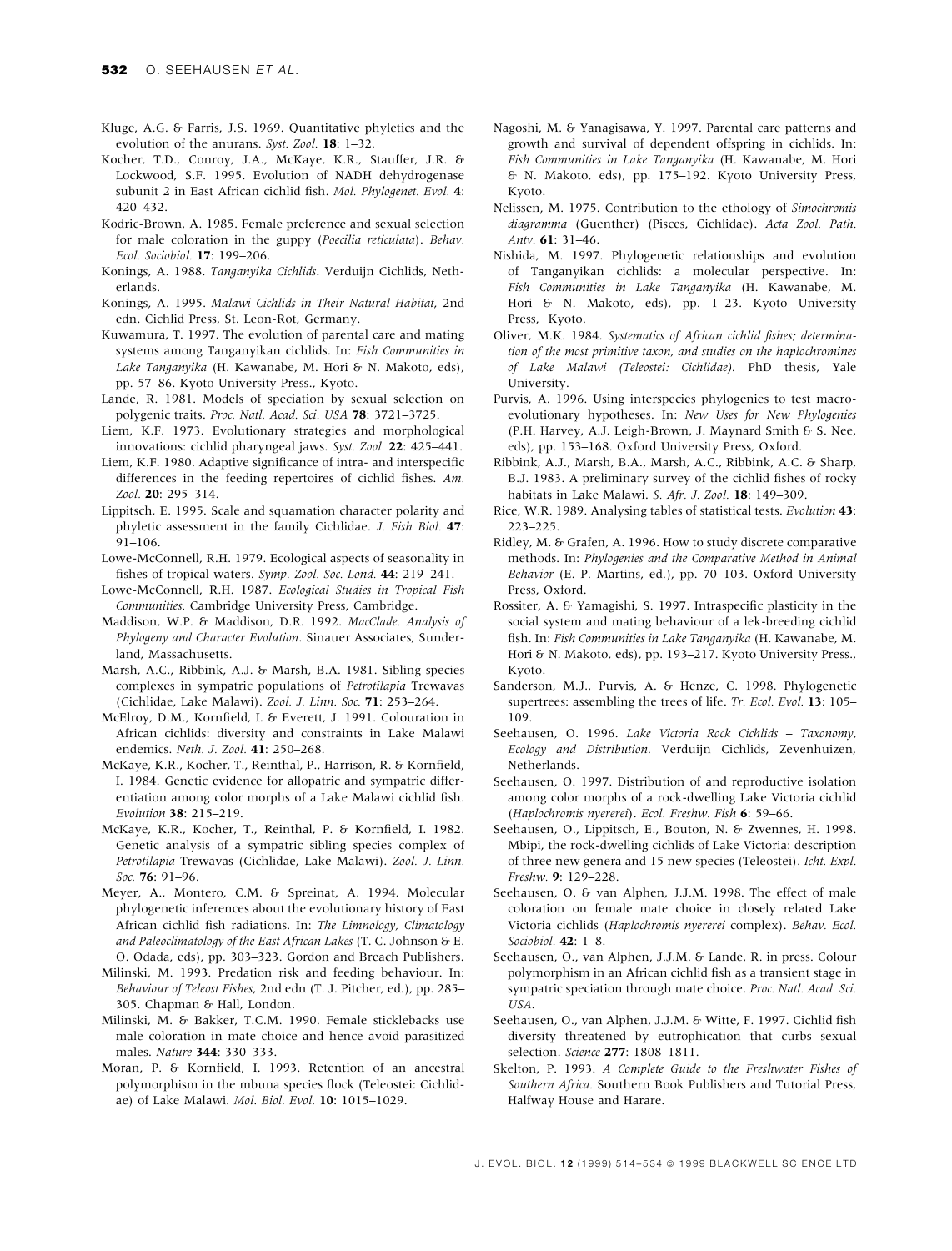- Snoeks, J. 1994. The haplochromines (Teleostei, Cichlidae) of Lake Kivu (East Africa). Ann. Mus. Roy. Afr. Centr., Sc. Zool. 270: 1-221.
- Spreinat, A. 1995. Lake Malawi Cichlids from Tanzania. Verduijn Cichlids, Zevenhuizen, Netherlands.
- Staeck, W. 1985. Cichliden Tanganjika-See. Engelbert Pfriem-Verlag, Wuppertal.
- Stiassny, M.L.J. 1989. A taxonomic revision of the African genus Tylochromis (Labroidei, Cichlidae); with notes on the anatomy and relationships of the group. Ann. Mus. Roy. Afrique Cent. 258: 159pp.
- Stiassny, M.L.J. 1991. Phylogenetic intrarelationships of the family Cichlidae: an overview. In: Cichlid Fishes, Behaviour, Ecology and Evolution (M. H. A. Keenleyside, ed.), pp. 1-35. Chapman & Hall, London.
- Streelman, J.T. & Karl, S.A. 1997. Reconstrucing labroid evolution with single-copy nuclear DNA. Proc. R. Soc. Lond. B 264: 1011±1020.
- Sturmbauer, C. & Meyer, A. 1993. Mitochondrial phylogeny of the endemic mouthbrooding lineages of cichlid fishes from Lake Tanganyika, East Africa. Mol. Biol. Evol. 10: 751-768.
- Sturmbauer, C., Verheyen, E. & Meyer, A. 1994. Mitochondrial phylogeny of the Lamprologini, the major substrate spawning lineage of cichlid fishes from Lake Tanganyika, Eastern Africa. Mol. Ecol. Evol. 11: 691-703.
- Sueltmann, H., Mayer, W.E., Figueroa, F., Tichy, H. & Klein, J. 1995. Phylogenetic analysis of cichlid fishes using nuclear DNA markers. Mol. Biol. Evol. 12: 1033-1047.
- Swofford, D.L. & Maddison, W.P. 1987. Reconstructing ancestral character states under Wagner parsimony. Math. Biosci. 87: 199±229.
- Taborsky, M. 1984. Broodcare helpers in the cichlid fish Lamprologus brichardi: their costs and benefits. Anim. Behav. 32: 1236±1252.
- Taborsky, M. & Limberger, D. 1981. Helpers in fish. Behav. Ecol. Sociobiol. 8: 143-145.
- Turner, G.F. 1996. Offshore Cichlids of Lake Malawi. Cichlid Press, Lauenau, Germany.
- Voss, J. 1977. Les livrees ou patrons de coloration chez les poissons Cichlides africains. Rev. Franc. Aquariol. 4: 34-80.
- West-Eberhardt, M.J. 1983. Sexual selection, social competition, and speciation. Quart. Rev. Biol. 58: 155-183.
- Witte, F. 1981. Initial results of the ecological survey of the haplochromine cichlid fishes from the Mwanza Gulf of Lake Victoria (Tanzania): breeding patterns, trophic and species distribution, with recommendations for commercial trawl fishery. Neth. J. Zool. 31: 175-202.
- Yamaoka, K. 1991. Feeding relationships. In: Cichlid Fishes, Behaviour, Ecology and Evolution (M. H. A. Keenleyside, ed.), pp. 151-172. Chapman & Hall, London.
- Yamaoka, K. 1997. Trophic ecomorphology of Tanganyikan cichlids. In: Fish Communities in Lake Tanganyika (H. Kawanabe, M. Hori & N. Makoto, eds), pp. 25-56. Kyoto University Press, Kyoto.
- Zardoya, R., Vollmer, D.M., Craddock, C., Streelman, J.T., Karl, S. & Meyer, A. 1996. Evolutionary conservation of microsatellite flanking regions and their use in resolving the phylogeny of cichlid fishes (Pisces: Perciformes). Proc. R. Soc. Lond. B 263: 1589±1598.

Received 27 May 1998; accepted 25 June 1998

# Appendix A

### Sources of coloration data

(only first author and year are given of sources that are in the reference list)

1. Axelrodt, H.R. 1993.

2. Baensch, H. & Riehl, R. 1985. Aquarien Atlas, Vol. 2. Mergus, Melle, Germany.

3. Baensch, H. & Riehl, R. 1995. Aquarien Atlas, Vol. 4. Mergus, Melle, Germany.

4. Baensch, H. & Riehl, R. 1997. Aquarien Atlas, Vol. 5. Mergus, Melle, Germany.

5. Buescher, H.H. 1995. Aus dem Leben eines Riesen: Der Tanganyika-Cichlide Boulengerochromis microlepis. In: Cichliden (R. Stawikowski, ed.), pp 77-83. German Cichlid Association, Frankfurt.

6. Carcasson, R.H. 1977. A Field Guide to the Coral Reef Fishes of the Indian and West Pacific Oceans. Collins, London. 7. Coulter, G.W. 1991. The benthic fish communities. In: Lake Tanganyika and its Life (G. W. Coulter, ed.), pp. 151-199. Oxford University Press.

8. Eccles, D.H. 1992. Field Guide to the Freshwater Fishes of Tanzania. FAO species identification sheets for fishery purposes. F.A.O. Rome.

9. Eccles, D.H. & Trewavas, E. 1989.

10. Freyhof, J. 1996. Cichliden aus dem unteren Zaire.

D. Aqu. u. Terr. Z. (DATZ) 49: 664-665.

11. Greenwood, P.H. 1981.

12. Haeffner, R. & Davidson, J. 1997. Reproductive behaviour of Paretroplus kieneri Arnoult 1960 at the Denver Zoo. Cichlid News 6: 29-31.

13. Herrmann, H.J. 1987.

14. Herrmann, H.J. 1996. On the differences between Petrochromis polyodon and Petrochromis famula. The Cichlids Yearbook 6: pp. 18-19. Cichlid Press, St. Leon-Rot, Germany.

15. Konings, A. 1988.

16. Konings, A. 1995a.

17. Konings, A. 1995b. Fairytale cichlids of the genus Cyathopharynx. The Cichlids Yearbook 5: pp. 6-9. Cichlid Press, St. Leon-Rot, Germany.

18. Konings, A. 1996. Bathybates: beautiful predators from the depths. The Cichlids Yearbook 6: pp. 6-9. Cichlid Press, St. Leon-Rot, Germany.

19. Loiselle, P.V. 1995/1996. The cichlids of jurassic park; review of the cichlids of Madagascar Parts I to IV. Cichlid News 4: 18-23, 4: 20-25, 5: 21-25, 5: 8-12.

20. Lucanus, O. 1996. Field notes on behaviour and ecology of Malagasy cichlids. Cichlid News 5: 24-27.

21. Mayland, H.J. 1978. Cichliden und Fischzucht. Landbuch-Verlag, Hannover.

22. Nourrissat, J.C. 1997. Madagascar, l'isola verde. AIC 4: 5-19 (Italian Cichlid Association).

23. Oliver, M.K. 1977. The Cichlid Fishes of Lake Malawi, Africa.